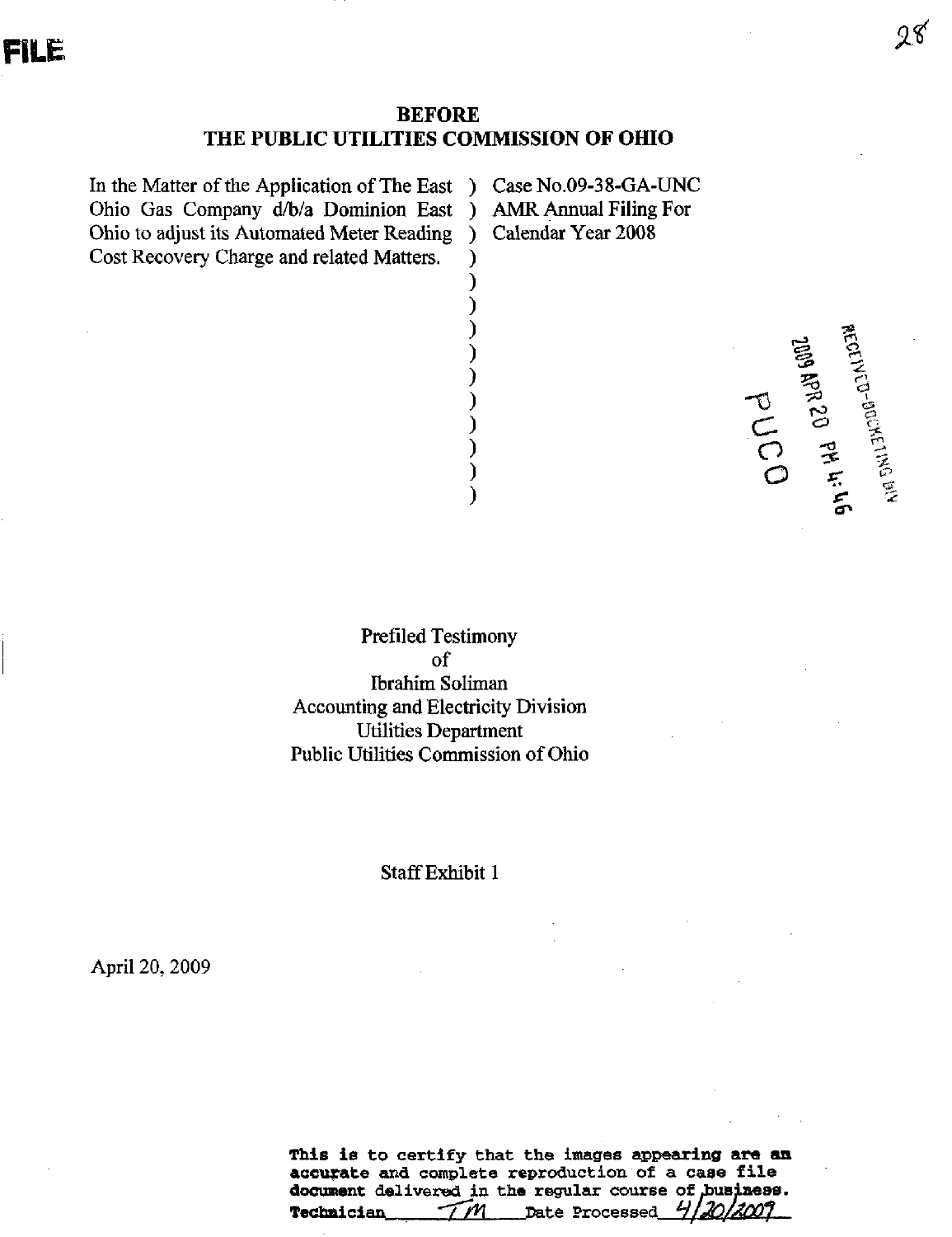### I

2

4

5

### PREFILED TESTIMONY OF IBRAHIM SOLIMAN

- 3 1. Q. Please state your name and business address.
	- A. My name is Ibrahim Soliman. My business address is 180 E. Broad Street, Columbus, Ohio 43266-0573
- 6 2. Q. By whom are you employed?
- 7 A. I am employed by the Public Utilities Commission of Ohio (PUCO)
- 8 3. Q. Would you please state your background?
- 9 10 11 12 13 14 15 A. I received a Bachelor of Business Administration degree from Cairo University in 1976 with a major in Accounting. I have completed many regulatory training programs. I was employed by Lewis and Michael Storage Inc. from February 1979 until June 1980 as a jimior accountant. I began my current employment with PUCO in July 1980. I am a certified public accountant, a certified internal auditor, and a certified management accountant.
- 16 17 18 19 20 21 22 23 4. Q. A. What is your current position with the PUCO and what are your duties? I am an Administrator m the Accounting and Electricity Division of the Utilities Department. My duties include planning of rate case investigations, supervising auditors assigned to the investigation, and overseeing the preparation and presentation of both text and schedules for the operating income and rate base sections of Staff reports of investigation. I prepare and present written and oral testimony in support of Staff's position presented in all utility industries.
- 24 5. Q. What is the purpose of your testimony?
- 25 26 27 28 29 A. I have the overall responsibility for the Staff's recommendation in this case. Specifically, the Staffs recommended revenue requirement and resulting AMR monthly charge of \$0.34. I have included Attachment IS 1 to show the calculation of the \$0.34. This Attachment is in similar form to the application filed by the Company.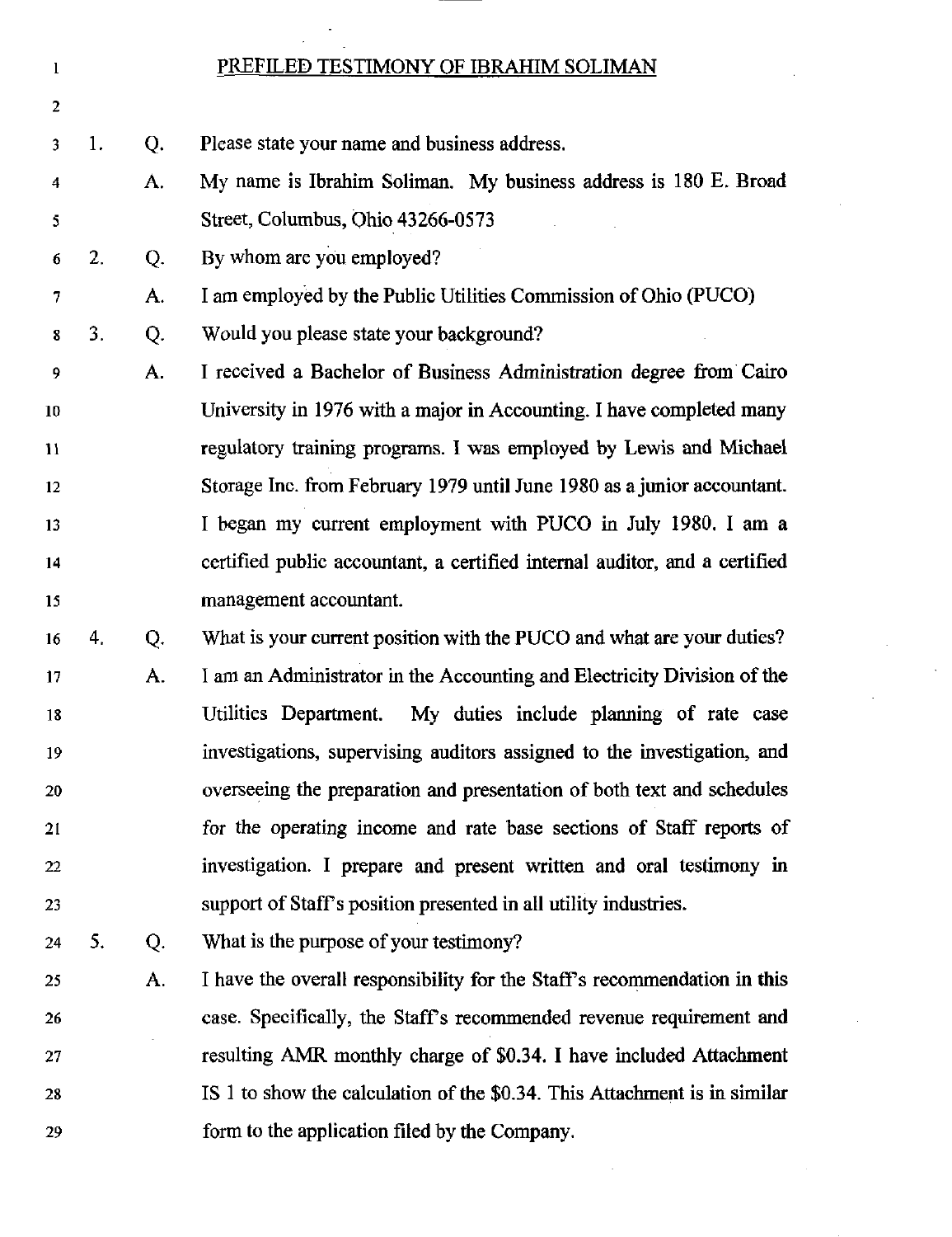1 6. Q. Will you summarize the Staff's recommendation?

6

2 A. The Staff is recommending that the Company's proposed calculation of 3 the AMR revenue requirement and resulting AMR monthly charge of 4  $\sim$  \$0.46 be modified to reflect the Staff's recommended adjustments 5 below.

1. The Company has recorded as regulatory assets the depreciation  $\tau$  $7 \cdot 7$  1. The Company has recorded as regulatory assets the dependence of  $\sim 7$ expense, the incremental property taxes and the post-in-service carrying 8 8 expense, the incremental property taxes and the post-in-service carrying 9  $\frac{1}{2}$  costs associated with its AMR program costs in its December 31, 2008  $\frac{1}{2}$  $10$  $\frac{1}{\sqrt{2}}$  balance sheet. The Company proposes to a mortize post in-service post in-service post in-service post in-service post in-service post in-service post in-service post in-service post in-service post in-service  $11$  $\sim$  carrying costs over the useful life of the  $\sim$  $12$  $12$  the deferred dependence and the deferred incremental the deferred incremental  $\alpha$ 13  $1, 1, 2, \ldots$  the Company proposes a one year amortization. 14 recommends that the deferred depreciation expense and the deferred 15 incremental property taxes should also be amortized over the useful life 16 of the AMR equipment. The Staff also recommends that the rate base 17 should include the unamortized balances of deferred depreciation 18 expense and deferred incremental property taxes.

19 2. The Company utilized an estimated tax rate to annualize 20 property tax expense. The Staff recalculates the property tax expense 21 utilizing the latest known tax rate.

22 3. The Staff recalculates the annual amortization of the deferred 23 post in-service carrying costs to reflect the proper amortization rate for 24 the AMR installation cost.

 $\overline{2}$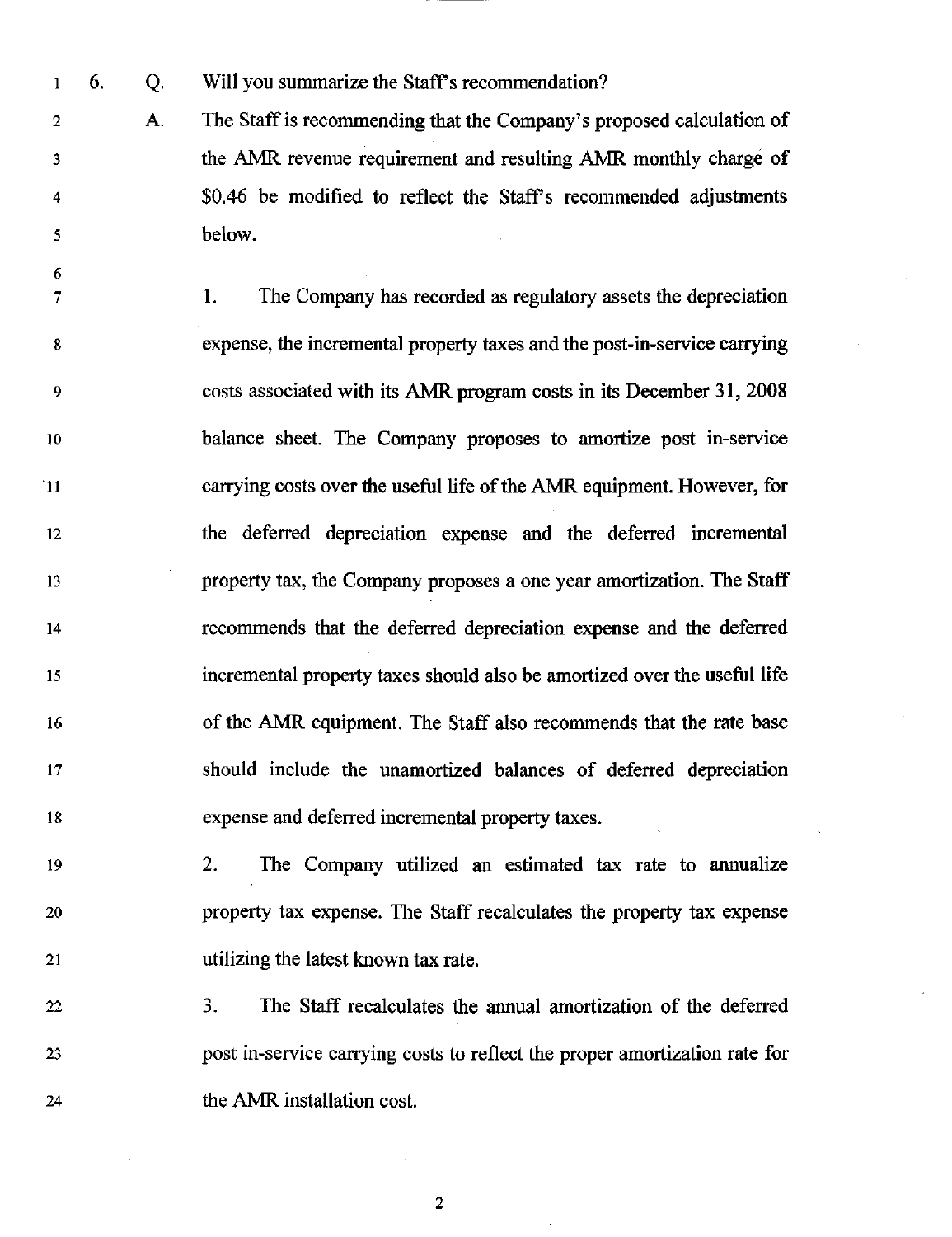4. The Staff recommends that DEO's total AMR Plant Additions  $\mathbf{1}$ and associated depreciation, post in-service carrying costs, property  $\overline{2}$  $\overline{\mathbf{3}}$ taxes, and related deferred taxes be reduced to reflect the exclusion of the costs of the 137,058 excess AMR devices.  $\boldsymbol{4}$ 

- $\overline{\mathbf{5}}$ With the adoption of the above recommendations, the Staff recommends that the Commission approve a monthly charge of \$0.34  $6\phantom{1}$ for all applicable customers.  $\overline{7}$
- 7. Q. Does the Company disagrees with the Staff's recommended adjustment 8 9 No. 1 and agrees with the Staff's remaining recommended adjustments? 10

11 A. Yes it does.

- 12 13 8. Q. Will you please explain the Staff's recommended adjustment no. 1 above?
- 14 15 16 17 18 19 20 21 22 A. Yes. The Company started the deployment of automatic meter reading (AMR) technology by attaching encoder-receiver-transmitter (ERT) devices to existing customer meters that allow the meters to be read remotely through electronic means. The Company estimated that over the five-year deployment period, the cost would total about \$110 million. The Company further estimated that, before adjustment for the reduced meter-reading expense, the resulting fixed, monthly AMR charge for each of the first five years (assuming no new base rate cases) would be as follows:
- 23

### Year Estimated AMR Charge

3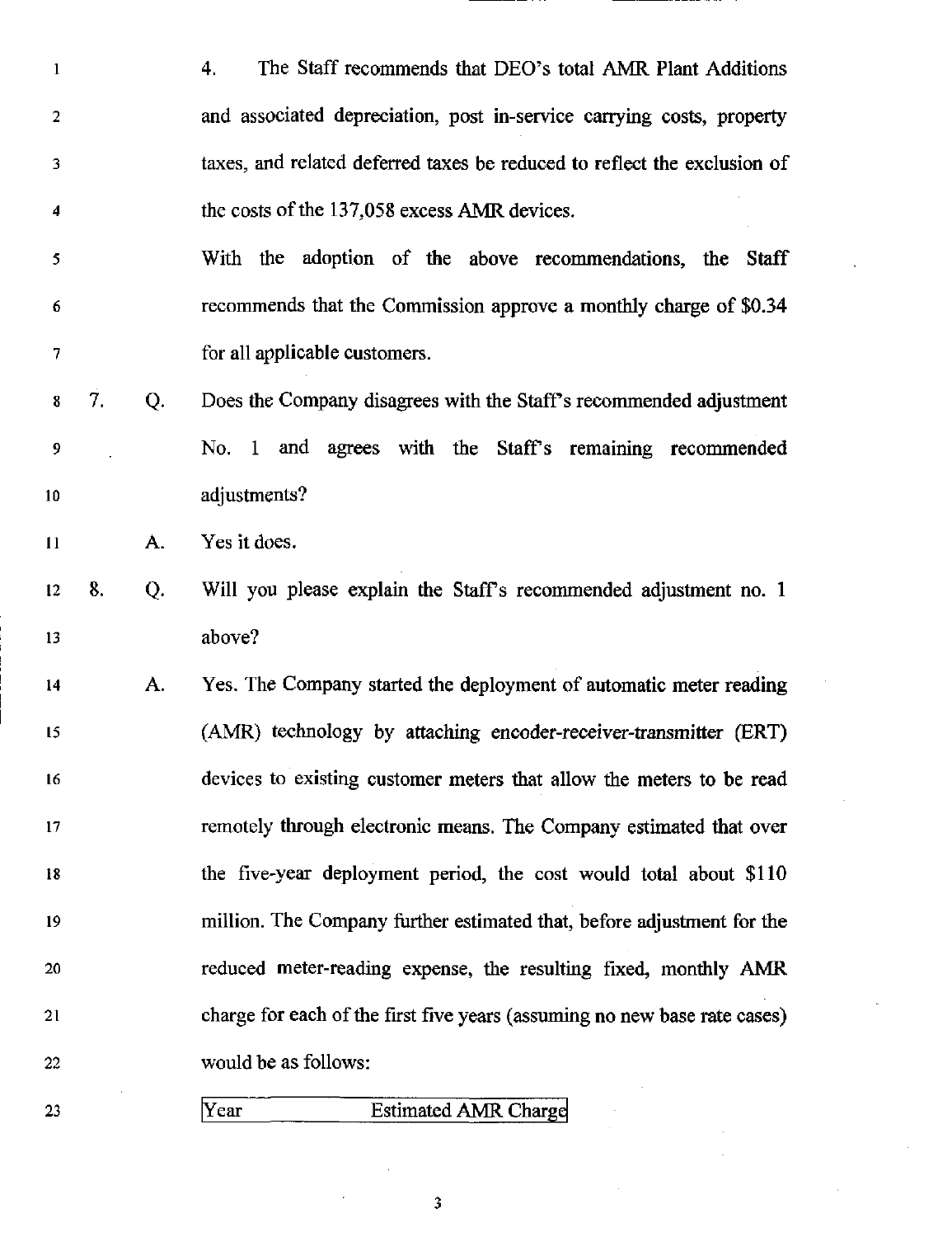| 1                       | 2008 | \$0.35 |  |
|-------------------------|------|--------|--|
| $\overline{2}$          | 2009 | \$0.53 |  |
| 3                       | 2010 | \$0.83 |  |
| $\overline{\mathbf{4}}$ | 2011 | \$1.19 |  |
| 5                       | 2012 | \$1.15 |  |

In the stipulation and recommendation in case 07-829-GA-AIR, the 6  $\overline{7}$ parties agreed to the concept of a cost recovery mechanism and the establishment of an AMR rider set at \$0.00. The parties also agreed to 8 the establishment of a regulatory asset for AMR depreciation expense 9 and incremental property taxes. In addition, the parties agreed that the 10 Company be allowed to calculate post in-service carrying cost and 11 record it also as a regulatory asset. 12

13 9. Q. What is the purpose of post in-service carrying cost?

- $\mathbf{A}$ . The purpose of post in-service carrying cost is to compensate the 14 Company for the cost of money during the deployment period of AMR 15 program until the AMR investment is reflected in rates. 16
- 17 10. What is the purpose of the deferral of depreciation expense and Q. property taxes? 18
- 19 A. The purpose of the deferral of depreciation expense and property taxes during the interim period from the last rate case to the first AMR cost 20 21 recovery is to recognize the timing different between when the cost is incurred and when it is recovered in rates. 22
- 23 11. Q. What is the purpose of the Company's AMR application?

4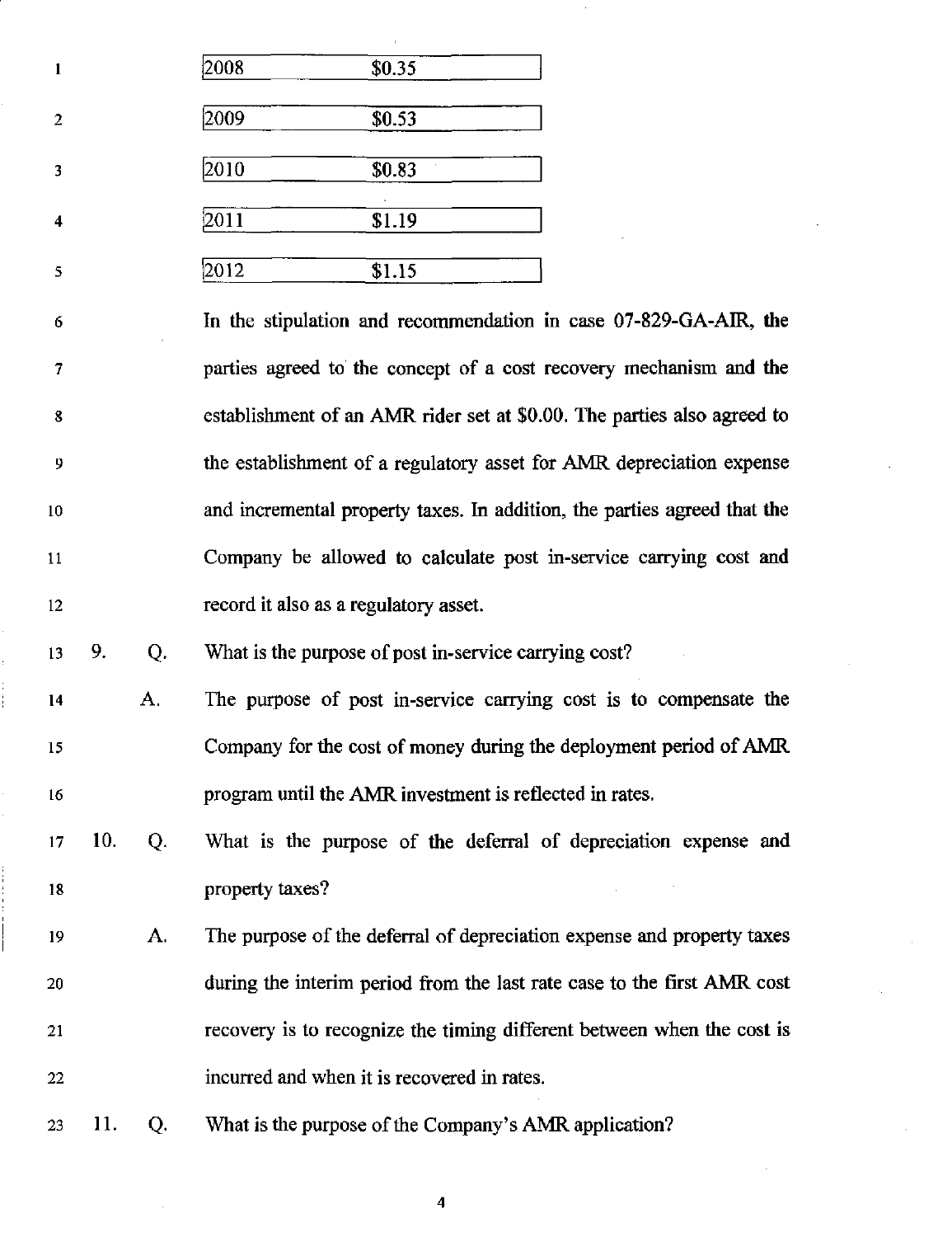- 1 A. The ultimate purpose of the application is to allow the Company to 2 recover expenditures associated with the Company's AMR program 3 more quickly than a normal rate case application.
- 4 12. Q. Does the Staffs calculation of the AMR annualized revenue 5 requirement include a return on date certain December 31, 2008 6 balance of all AMR investments?

7 A. Yes it does.

8 13. Q. Does the Staffs calculation of the AMR annualized revenue 9 requirement include a return on date certain December 31, 2008 10 balance of post in-service carrying costs, and an annual amortization 11 allowance in the calculation of AMR operating expense?

12 A. Yes it does.

13 14. Q. Does the Staffs calculation of the AMR annualized revenue 14 requirement include a return on date certain December 31, 2008 15 balance of depreciation and property taxes regulatory asset, and an 16 amiual amortization allowance in the calculation of AMR operating 17 expenses?

18 A. Yes it does.

19 15. Q. Does the Staffs calculation of the AMR annualized revenue 20 requirement include annualized depreciation expense and property 21 taxes allowances in the calculation of AMR operating expense?

22 A. Yes it does.

5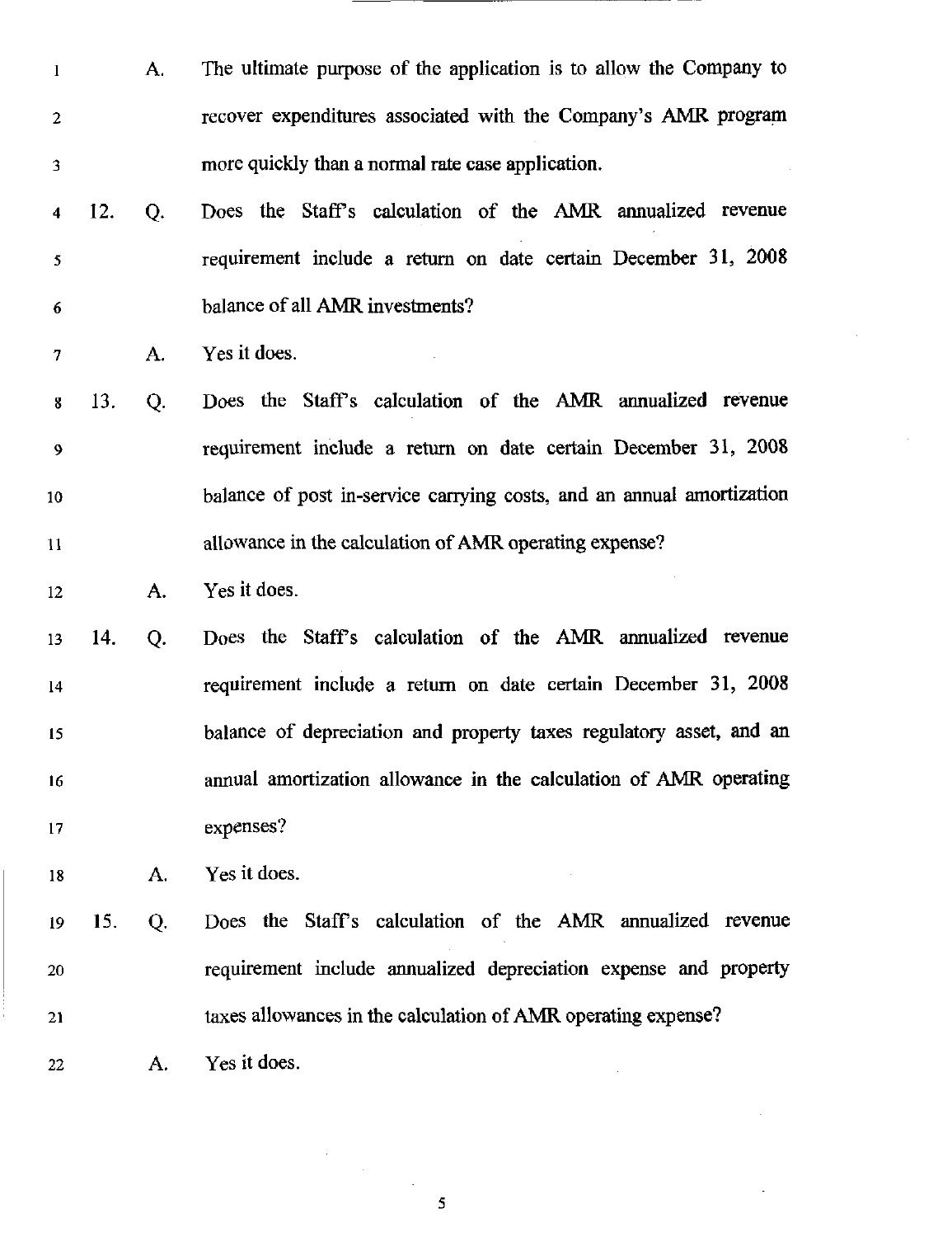- 1 16. Q. Does the Staffs calculation of AMR annualized revenue requirement 2 include all AMR cost components and allow a full recovery of the 3 Company's expenditures associated with its AMR investment as of 4 December 31, 2008?
- 5 A. Yes it does. The Staffs calculation of AMR revenue requirement is just 6 and reasonable and allows the recovery of all expenditures associated 7 with the AMR program. The Staff recommends that the Commission 8 adopt the Staffs revenue requirement calculation and the AMR 9 monthly charge of \$0.34 per customer.
- 10 17. Q. Is the Staffs recommendation regarding the method used to calculate 11 the AMR annualized revenue requirement and the monthly charge 12 consistent with methods adopted by the Commission in similar cases?
- 13 A. Yes it is. The Staffs method used to calculate the AMR revenue 14 requirement and monthly charge is consistent with the method used in 15 Duke's Accelerated Main Replacement Program (AMRP) and 16 approved by the Commission in its last six opinion and orders in that 17 case.
- 18 18. Q. Why does the Staff recommend the amortization of the depreciation 19 and property taxes regulatory asset over the useful life of the AMR 20 equipment?
- 21 A. It is the proper ratemaking treatment to amortize a regulatory asset 22 authorized by the Commission over the life of the asset to spread the

 $\pmb{6}$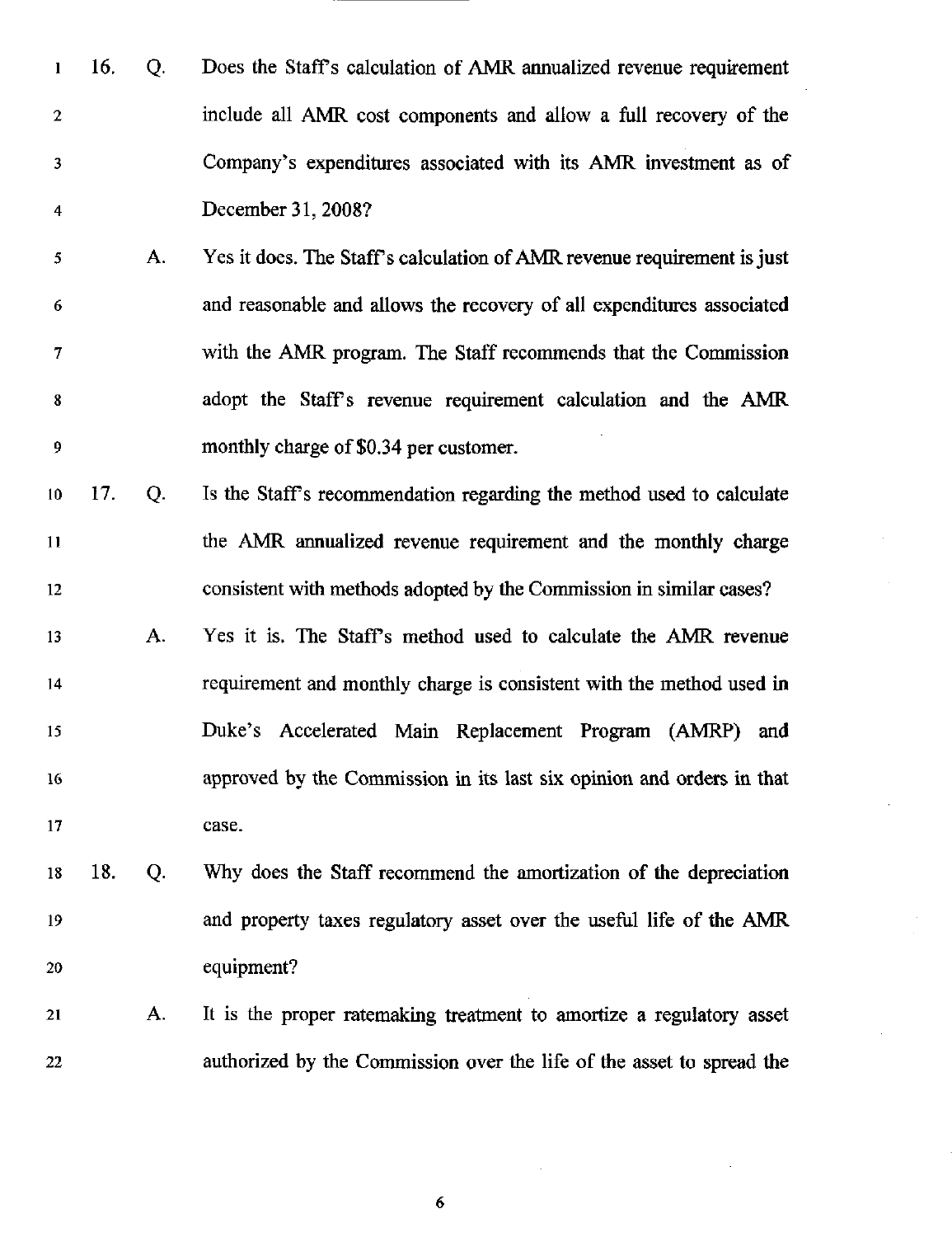| $\mathbf{1}$            |     |    | cost over the useful life of the asset. Current and future customers will |
|-------------------------|-----|----|---------------------------------------------------------------------------|
| $\mathbf{2}$            |     |    | share the cost and benefits of the AMR program under this treatment.      |
| 3                       | 19. | Q. | Is the Company's calculation of the AMR revenue requirement               |
| $\overline{\mathbf{4}}$ |     |    | overstated in its February 27, 2009 filing?                               |
| 5                       |     | А. | Yes it is. The Company's calculation of the AMR operating expense         |
| 6                       |     |    | includes December 31, 2008 AMR actual accumulated depreciation and        |
| 7                       |     |    | property taxes costs. It also includes an estimated depreciation expense  |
| 8                       |     |    | and property taxes for the prospective 12 months. By including both the   |
| 9                       |     |    | actual accumulated AMR depreciation and property taxes amount; and        |
| 10                      |     |    | the estimated depreciation and property taxes for the next 12 months,     |
| 11                      |     |    | the AMR revenue requirement is overstated.                                |
| 12                      | 20. | Q. | Does the Company's AMR equipment need to be installed before the          |
| 13                      |     |    | recovery starts?                                                          |
| 14                      |     | A. | Yes it does. The Staff's believes that the Company's AMR equipment        |
| 15                      |     |    | must be installed and all actual costs are reviewed and audited annually  |
| 16                      |     |    | before cost recovery starts.                                              |
| 17                      |     |    |                                                                           |
| 18                      |     |    | It is the Staff's opinion that the inclusion of un-known, un-measurable,  |
| 19                      |     |    | and un-audited AMR costs is a violation of cost recovery principles.      |
| 20                      | 21. | Q. | What does the Staff recommend to the Commission?                          |
| 21                      |     | А. | The Staff recommends that the Commission reject the Company's             |
| 22                      |     |    | revised calculation of AMR monthly charge of \$0.39 and adopt the         |

 $\ddot{\phantom{a}}$ 

 $\overline{7}$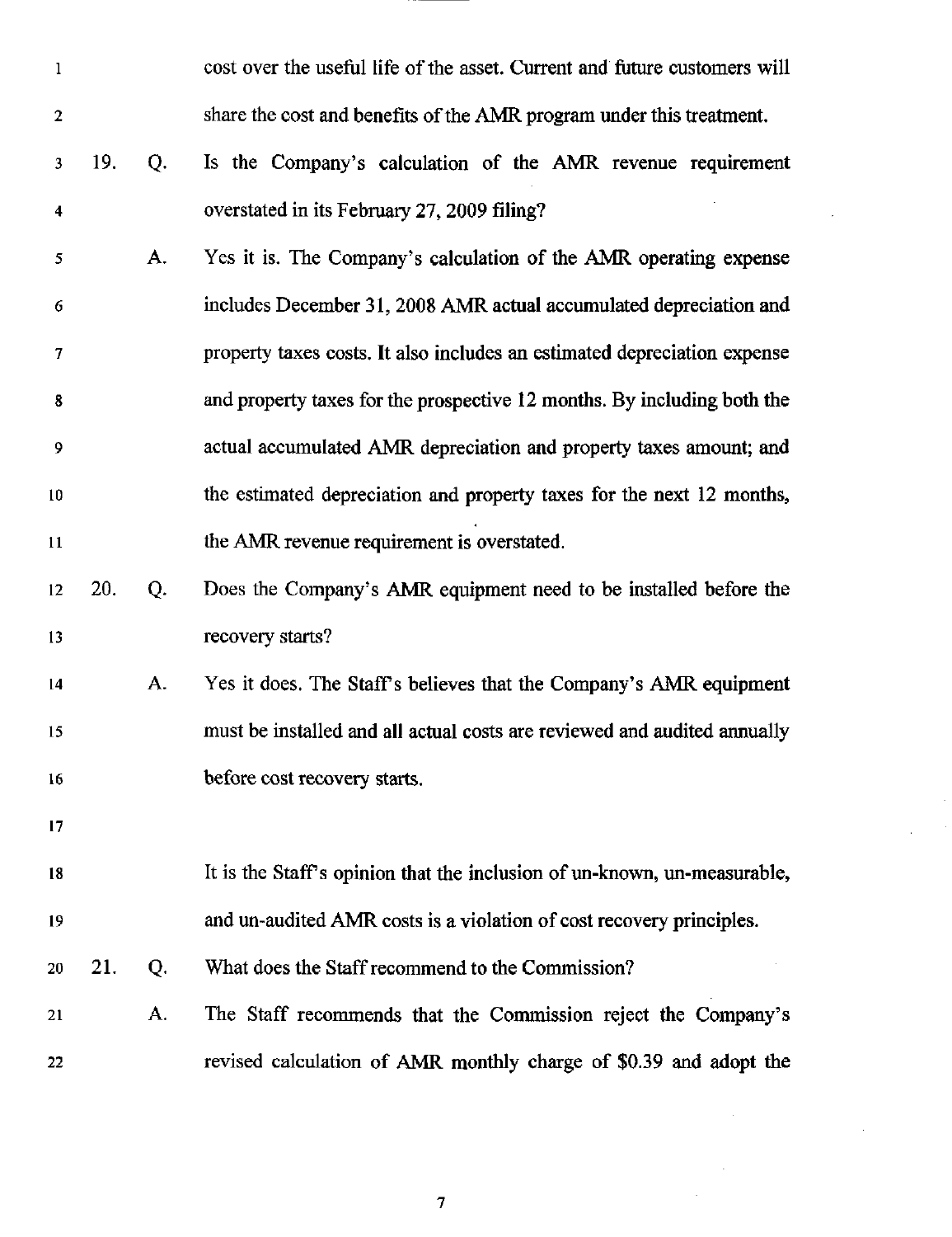| $\mathbf{1}$   |     |    | Staff's calculation of an AMR monthly charge of \$0.34 per customer as |
|----------------|-----|----|------------------------------------------------------------------------|
| $\overline{2}$ |     |    | shown on Attachment IS 1.                                              |
| -3.            | 22. | Q. | If the Commission allows only the actual accumulated depreciation and  |
| $\overline{4}$ |     |    | property taxes incurred at the end of 2008, what would be the AMR      |
| 5              |     |    | monthly charge?                                                        |
| -6             |     | А. | Under the Company's method, the AMR monthly charge would be            |
| $\overline{7}$ |     |    | reduced to \$0.30 per customer.                                        |
|                |     |    |                                                                        |
| 8              | 23. | Q. | Does this conclude your testimony?                                     |
| 9              |     | А. | Yes, it does.                                                          |

 $\pmb{8}$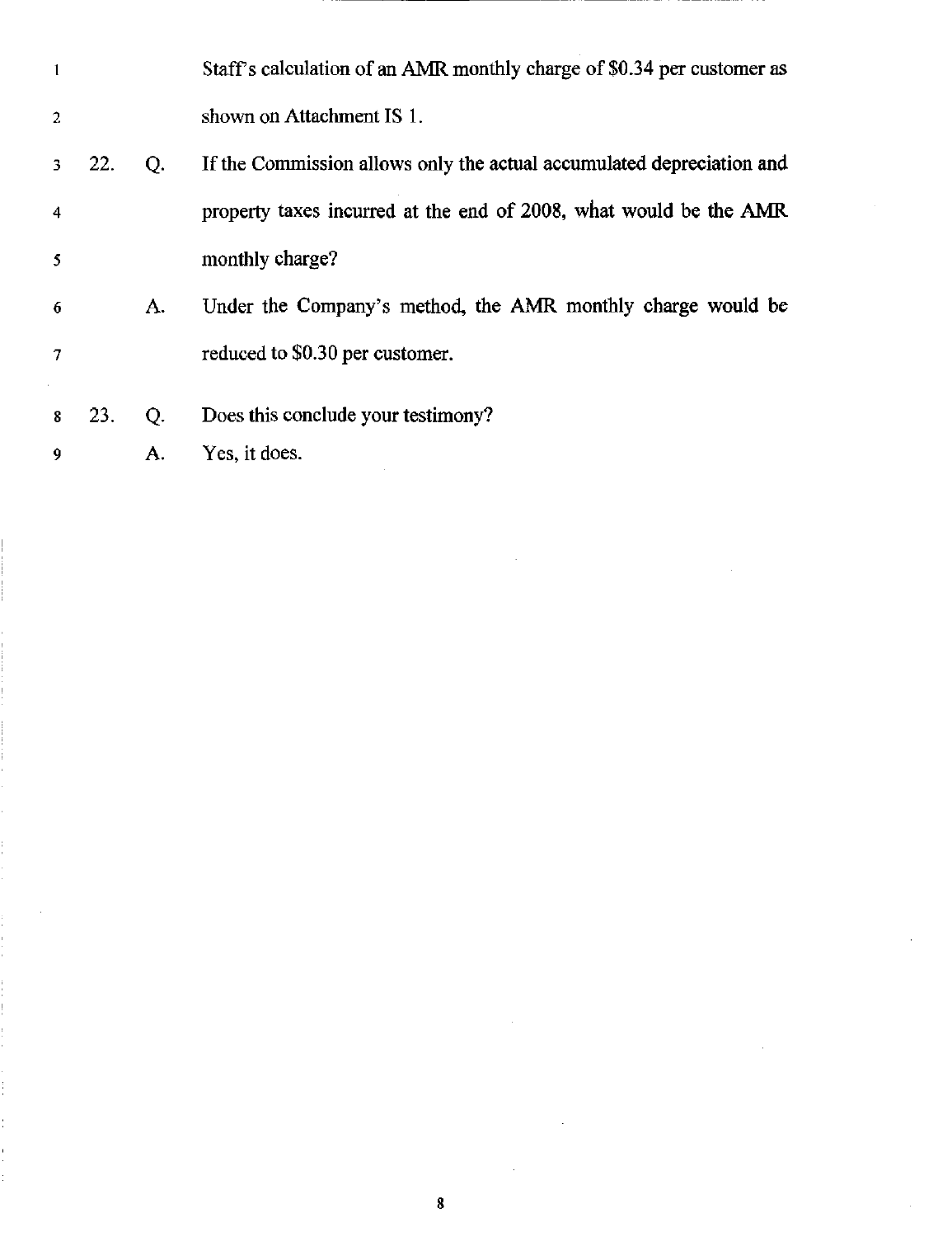### CERTIFICATE OF SERVICE

I certify that a copy of the foregoing Testimony of Ibrahim Soliman was served via electronic mail and/or regular U.S. mail, postage prepaid upon the following parties of record this 20th day of April, 2009.

[\tefihen A](file:///tefihen). Reilly Assistant Attorney General

David A. Kutik Jones Day North Point, 901 Lakeside Avenue Cleveland, OH 44114 [dakutik@jonesday.com](mailto:dakutik@jonesday.com) 

Interstate Gas Supply, Inc. Chester, Willcox & Saxbe LLP John W. Bentine/Mark Yurick 65 E. State Street Suite 1000 Columbus, OH 43215-4216 [jbentine@cwslaw.com](mailto:jbentine@cwslaw.com)  [myurick@cwslaw.com](mailto:myurick@cwslaw.com) 

Office of the Ohio Consumers' Counsel Joseph Serio, Esq. 10 West Broad Street, Suite 1800 Columbus, OH 43215-3485 [serio@occ.state.oh.us](mailto:serio@occ.state.oh.us) 

Ohio Partners for Affordable Energy David Rinebolt, Esq. P.O. Box 1793 Findlay, OH 45839-1793 [drinebolt@aol.com](mailto:drinebolt@aol.com) 

Grant W. Garber Jones Day 325 John H. McConnell Blvd., Suite 600 P.O. Box 165017 Columbus, OH 43216-5017 gwgarber@j [onesday.com](http://onesday.com)

The Neighborhood Environmental Coalition, The Empowerment Center of Greater Cleveland, The Cleveland Housing Network, and The Consumers for Fair Utility Rates Joseph Meissner, Esq. The Legal Aid Society of Cleveland 1223 West  $6<sup>th</sup>$  Street Cleveland, OH 44113 [jpmeissner@lasclev.org](mailto:jpmeissner@lasclev.org) 

Dominion Retail Barth Royer 33 South Grant Avenue Columbus, OH 43215-3927 [barthroyer@aol.com](mailto:barthroyer@aol.com) 

Stand Energy Corporation John M. Dosker, Esq. General Counsel 1077 Celestial Street, Suite 110 Cincinnati, OH 45202-1629 j [dosker@stand-energy.com](mailto:dosker@stand-energy.com)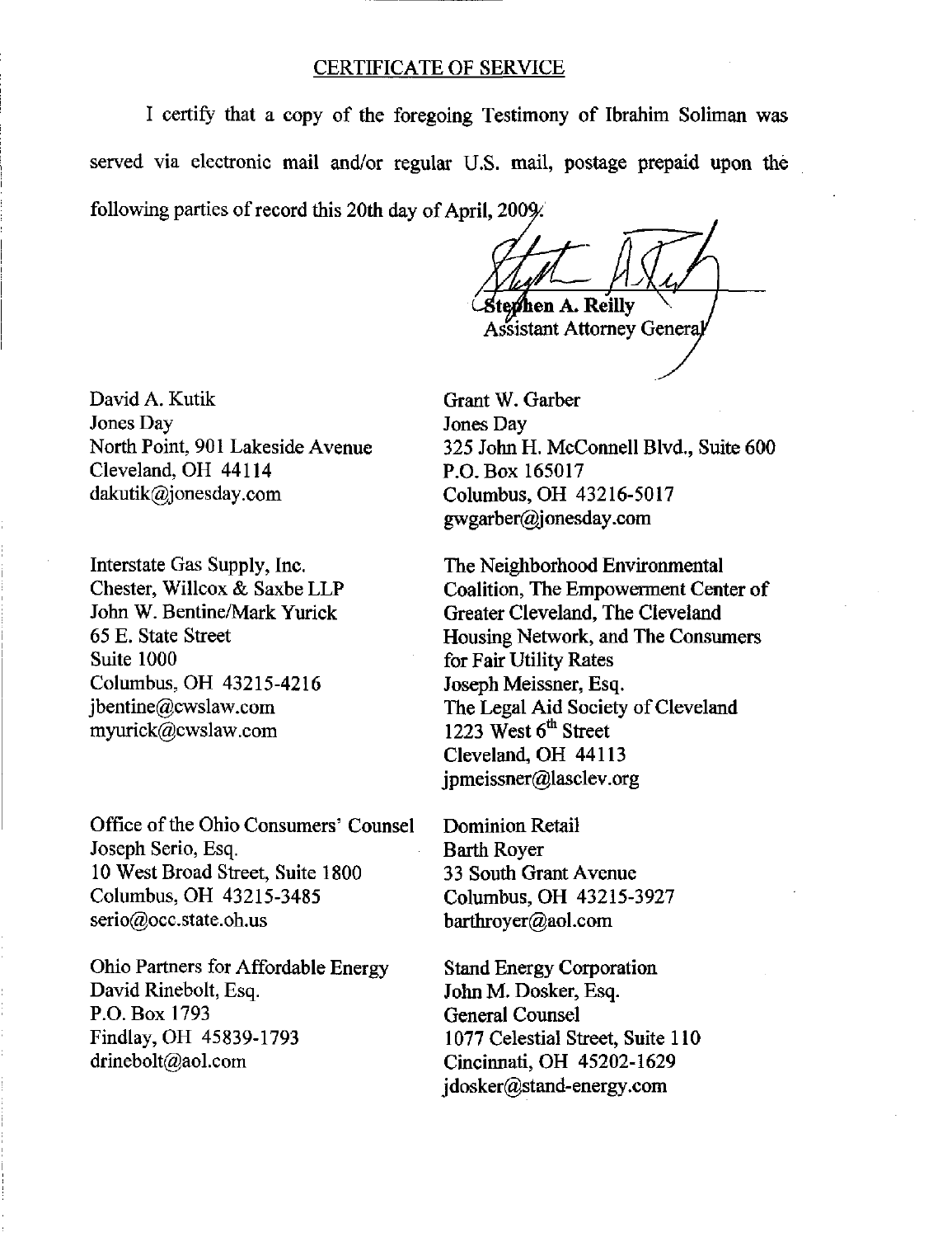UWUA Local G555 Todd M. Smith, Esq. Schwarzwald & McNair LLP 616 Penton Media Building 1300 East Ninth Street Cleveland, OH 44114 tsmith@smcnlaw.com

The Ohio Oil & Gas Association W. Jonathan Airey Vorys, Sater, Seymour and Pease LLP 52 East Gay Street P.O. Box 1008 Columbus, OH 43216-1008 [wjairey@vorys.com](mailto:wjairey@vorys.com) 

Integrys Energy Services, Inc. M. Howard Petricoff Stephen M. Howard Vorys, Sater, Seymour and Pease LLP 52 East Gay Street P.O. Box 1008 Columbus, OH 43216-1008 [mhpetricoff@vorys.com](mailto:mhpetricoff@vorys.com)  [smhoward@vorys.com](mailto:smhoward@vorys.com) 

Robert Triozzi City of Cleveland Cleveland City Hall 601 Lakeside Avenue, Room 206 Cleveland, OH 44114-1077 [RTriozzi@city.cleveland.oh.us](mailto:RTriozzi@city.cleveland.oh.us)  [SBeeler@city.cleveland.oh.us](mailto:SBeeler@city.cleveland.oh.us)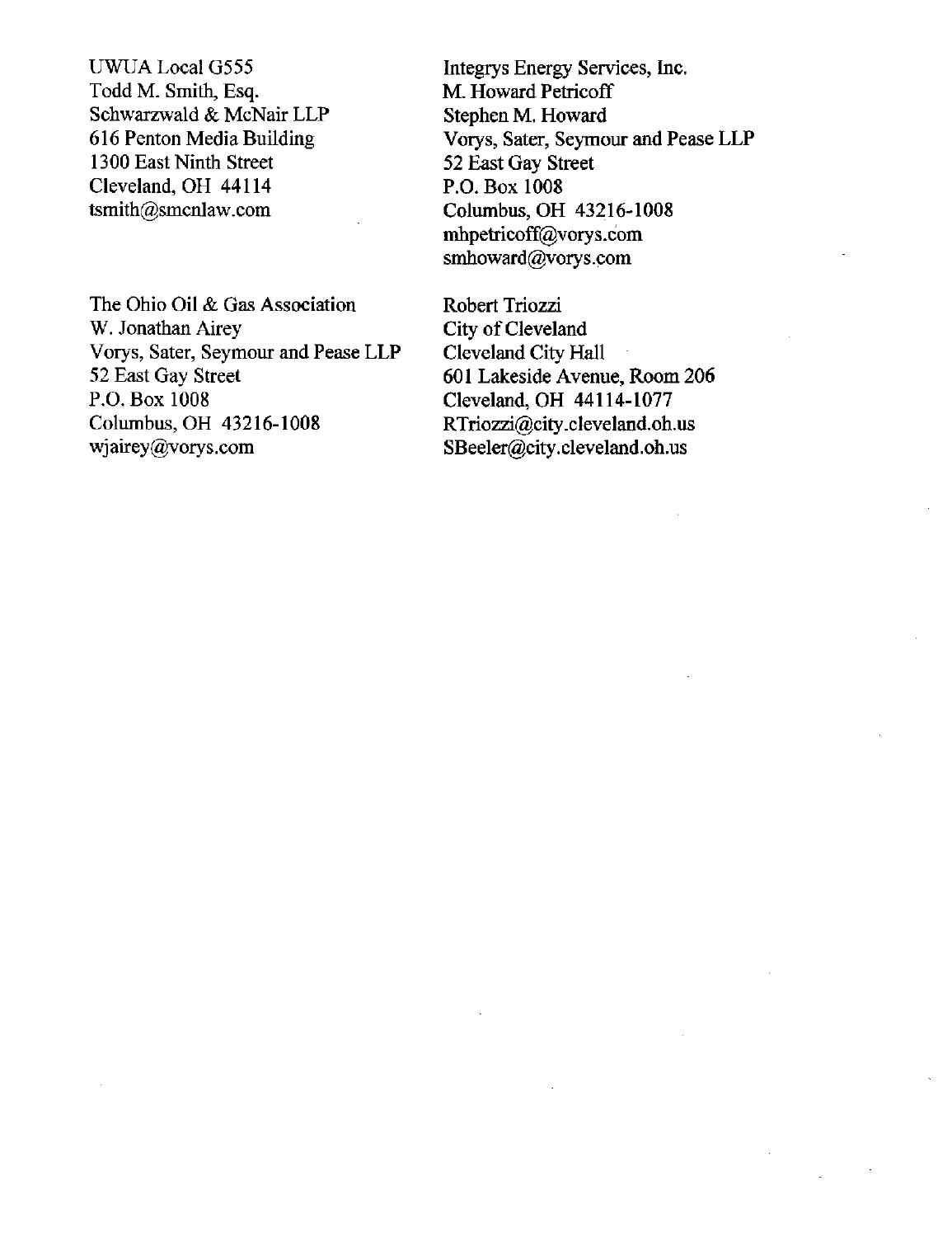|                                                                  |                                                    |                                                       |                                                            |                                                                                                         | AMR 08 Staff's Schedules                                                                                                                                                       |                                   |
|------------------------------------------------------------------|----------------------------------------------------|-------------------------------------------------------|------------------------------------------------------------|---------------------------------------------------------------------------------------------------------|--------------------------------------------------------------------------------------------------------------------------------------------------------------------------------|-----------------------------------|
|                                                                  |                                                    |                                                       |                                                            |                                                                                                         | (1) Included in Rate Case No. 07-0829-GA-AIR                                                                                                                                   | 2                                 |
|                                                                  | ີ່∥ີ≎<br>∦                                         |                                                       |                                                            |                                                                                                         | AMR Cost Recovery Charge                                                                                                                                                       | s,                                |
| Schedule 11, Line 5                                              | 14,769,345                                         |                                                       |                                                            |                                                                                                         | Number of Bills                                                                                                                                                                | 2                                 |
|                                                                  | <b>\$5,000,232.68</b>                              |                                                       |                                                            |                                                                                                         | Annalized Revenue Requirement                                                                                                                                                  | ≳                                 |
| Schedule 12A, Col J Line 12                                      | \$275,928.62<br>3<br>8                             |                                                       |                                                            |                                                                                                         | Reduction in Meter Reading Expense<br>Reduction in Call Center Expense                                                                                                         | 24<br>25                          |
|                                                                  | \$314,622.98                                       |                                                       |                                                            |                                                                                                         | Annualized Property Tax Expense for Additions through 12/31/08                                                                                                                 | 24                                |
| Schedule 8, Line 16<br>Schedule 9, Line 10<br>Schedule 9, Line 9 | 154,762.00<br>\$2,573.79                           |                                                       |                                                            |                                                                                                         | Annual Amortization of Deferred Property Tax Expense<br>Annual Amortization of Deferred PISCC                                                                                  | <b>22</b>                         |
| Schedule 8, Line 15<br>Schedule 7, Line 14                       | \$1,093,795.75                                     |                                                       |                                                            |                                                                                                         | Annualized Depredation for Additions through 12/31/08                                                                                                                          | $\overline{a}$                    |
|                                                                  | \$66,733.02                                        |                                                       |                                                            |                                                                                                         | Annual Amortization of Deferred Depreciation Expense<br><b>Operating Expense:</b>                                                                                              | $\approx$<br>$\overline{\bullet}$ |
| Net Rate Base * ROR                                              | \$3,743,673.75                                     |                                                       |                                                            |                                                                                                         | Annualized Return on Rate Base                                                                                                                                                 | ä                                 |
| Schedule 10, Line 8                                              | 11.36%                                             |                                                       |                                                            |                                                                                                         | Approved Pre -Tax Rate of Return (ROR)                                                                                                                                         | 4                                 |
|                                                                  | \$32,954,874.57                                    | \$24,273,403.08                                       | <u>\$7,723,125.07</u>                                      | <b>\$0.00</b>                                                                                           | Net Rate Base                                                                                                                                                                  | $\overline{5}$                    |
| Schedule 6, Line 40                                              | \$1,057,425.87                                     | 5966,618.67                                           | 2190.807.20                                                | ह<br>बा                                                                                                 | Deferred Taxes on Liberalized Depreclation                                                                                                                                     | ĉ,                                |
| Schedule 5 & 5A, Line 4                                          | \$562,768.18                                       | 4493,736.62                                           | 99,031.56                                                  | po.od                                                                                                   | Net Deferred Tax Balance - PISCC                                                                                                                                               | Ħ                                 |
| Sch 4 Ln 33, 4A, Ln 40                                           | 60'605'109'1\$                                     | \$1,410,676.07                                        | \$197,233.02                                               | 00°0\$                                                                                                  | Net Regulatory Asset - Post-In-Service Carrying Cost                                                                                                                           | 员                                 |
| Schedule 9, Line 23                                              | \$75,571.02                                        |                                                       |                                                            |                                                                                                         | Deferred Property Tax                                                                                                                                                          | 5                                 |
| Schedule 3A, Line 8                                              | \$882,775.40                                       | \$768,095.17                                          | \$114,680.23                                               |                                                                                                         | Deferred Depreciation                                                                                                                                                          | ⊨                                 |
| Schedule 3A, Line 8                                              | \$882,775.40<br>\$82,775.40<br>35<br>B<br> ≴<br> a | $\frac{40.00}{5768,095.17}$<br>\$768,095.17<br>3<br>8 | $\frac{$0.00}{114,680.23}$<br>\$114 680.23<br><b>80.00</b> | iss<br>BS<br>00'0\$<br>00.00                                                                            | <b>SSB</b><br>Total Accumulated Provision for Depredation<br><b>Criginal Cost Retired</b><br>Cost of Removal<br>Depreciation Expense<br>Accumulated Provision for Depreciation | ້ຣ<br>$\circ \circ \sim \circ$    |
|                                                                  | <b>132,891,588.51</b><br>132,891,588.51            | 17.14,991,177.47                                      | $\frac{160}{111}$ $\frac{111}{100}$ $\frac{111}{100}$      | $\frac{3}{2}$                                                                                           | <b>Total Plant In Service</b>                                                                                                                                                  |                                   |
| Schedule 2 & 24, Line 7                                          | 122,891,588.51                                     | 424,991,177.47<br>¥ן<br>Ie                            | \$7,900,411.04                                             | <b>80.00</b><br>\$0.00                                                                                  | Plant in Service<br>Return on Investment:<br>Rethements<br><b>Additions</b>                                                                                                    | <b>549978</b>                     |
| <b>Reference</b>                                                 | <b>Cumulative</b><br><b>12/31/08</b><br>through    | Actual<br><b>2008</b>                                 | Actual Thru<br>12/31/07                                    | $(1)$ 20/12/20<br>Actual Thru                                                                           |                                                                                                                                                                                | Ş<br> ξ                           |
| Schedule 1                                                       |                                                    |                                                       |                                                            |                                                                                                         |                                                                                                                                                                                |                                   |
| <b>ATACHEMENT IS 1</b>                                           |                                                    |                                                       |                                                            | THE EAST OHIO GAS COMPANY d/b/a DOMINION EAST OHIO<br><b>REVENUE REQUIRENT</b><br>CASE NO. 09-38-GA-UNC | AUTOMATED METER READING ESTIMATED COST RECOVERY CHARGE - FILING SCHEDULES                                                                                                      |                                   |

Ŷ,

 $\frac{1}{2}$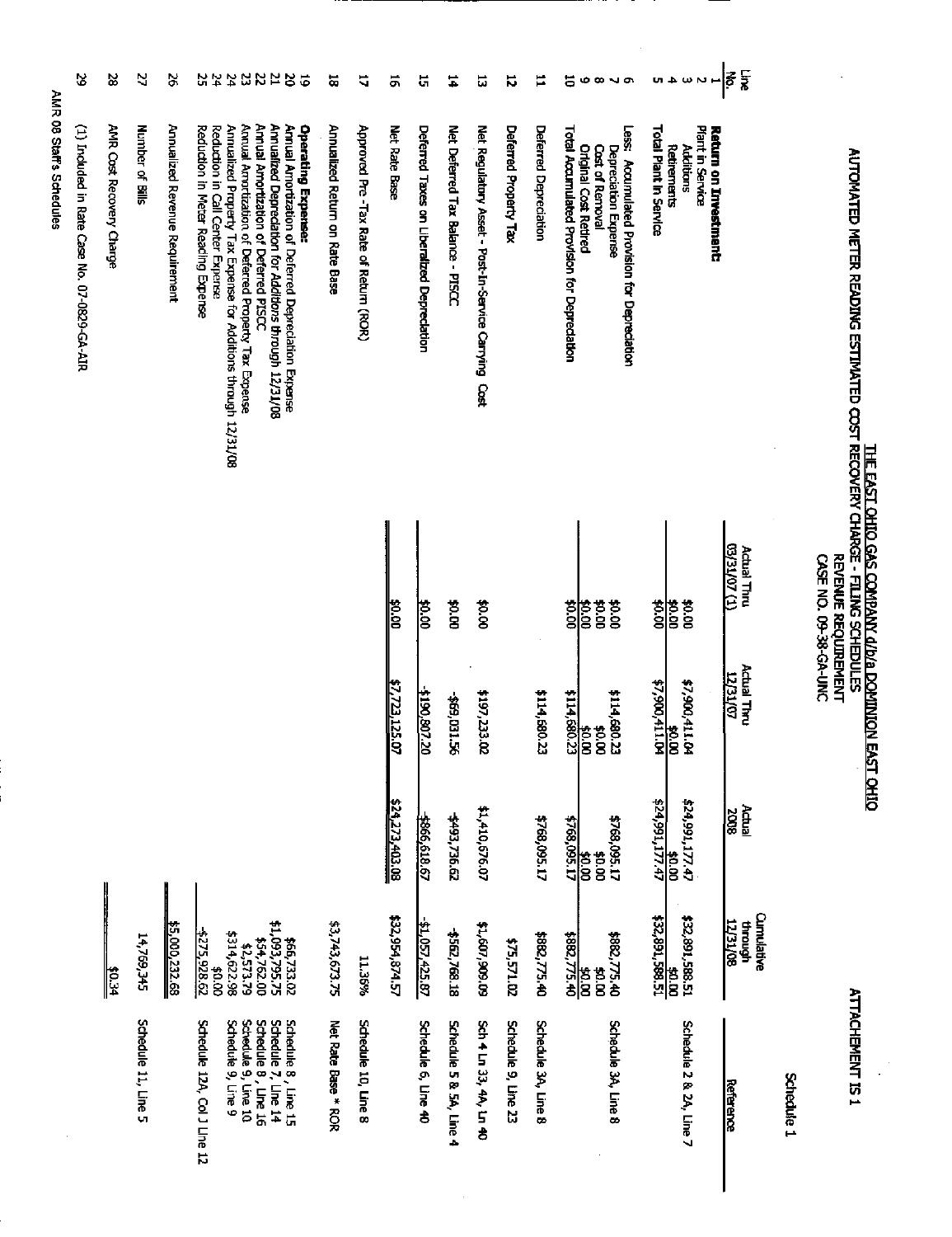# T<u>HE EAST OHIO GAS COMPANY dIDAR DOMINION EAST OHIO</u><br>AUTOMATED METER READING ESTIMATED COST RECOVERY CHARGE<br>Plant Addit Additions by Month

 $\ddot{\phantom{a}}$ 

Schedule 2

| 윤                       | Computer Software - Purchased | house Labor - Service Company II | In House Labor - Service Company IT | cmputer Hardware           | <b>ERT Purchases</b>      | <b>ERT Installation</b> | incremental | labi                                                                     | Computer Software - Purchased | In House Labor - IT                   | n House Labor - CCS IT | Computer Hardware | <b>ERT Purchases</b>                      | ERT Installation |                 | ş                 |
|-------------------------|-------------------------------|----------------------------------|-------------------------------------|----------------------------|---------------------------|-------------------------|-------------|--------------------------------------------------------------------------|-------------------------------|---------------------------------------|------------------------|-------------------|-------------------------------------------|------------------|-----------------|-------------------|
|                         |                               |                                  |                                     |                            |                           |                         |             |                                                                          |                               |                                       |                        | 8888888<br>888558 |                                           |                  | FERC*           |                   |
|                         |                               |                                  |                                     |                            | 000000<br>888888          |                         |             |                                                                          | ទី<br>ខ                       |                                       |                        | 888<br>888        |                                           | 5<br>88          | 3/31/07 (1)     | <b>Balance at</b> |
| 37858.42                |                               | 0000<br>8888                     |                                     |                            | 188,270.1                 | 49,586.29               |             | 237.856.42                                                               | e<br>B                        |                                       | e e e<br>888           |                   | 188.270.1                                 | 49.586.20        | 04/30/07        |                   |
| 254,980,86              |                               | ၣၣၣၣ<br>႙႙႙႙                     |                                     |                            | 1,701,168.99              | 553,811.87              |             | 2,492,837.28                                                             |                               | ខ្លួន                                 | p.oc                   | ន្ត្              | 1.939.439.1                               | 603,398.1        | 10/16/50        |                   |
| 843.423.68              |                               | 888<br>888                       |                                     | ្តី                        | 1,357,718.1               | 290,705.51              |             | 4,136,260.96                                                             | ខ្ល                           | o.oo                                  | o.oo                   | ្តី               | 242,157.3                                 | 694,103.6        | <b>40.02/90</b> |                   |
| 262 360.63              |                               | o o<br>R                         | ខ្ច                                 |                            | (41,378.03)<br>115,257.55 | 1.08,981.1              |             | 4,399,121.59                                                             | ទ<br>ទ                        |                                       | Ξ                      | 115.257.5         | 3,200,779.2                               | <b>LASO ESO,</b> | 07/31/07        |                   |
|                         | $\frac{1}{2}$                 |                                  |                                     | 96'515'611<br>00'0<br>00'0 | $(9 + 686'9)$             | 284,516.45              |             |                                                                          | o.o                           |                                       | 96'595'611<br>00'0     | 115,257.55        |                                           | 367,601.22       | 08/31/07        |                   |
| 397,072.95 1,285,622.81 |                               | 3,169.88<br>08.887.50            |                                     | ទី<br>ទី១                  | 1,039,661.51              | 151,904.7               |             |                                                                          | 067.50                        | 122,715.84                            | ្ត<br>ក្ន              |                   | 0219,505.99<br>4,233,451.32<br>115,256.70 |                  | <b>40/06/60</b> |                   |
| 022,257.03              | 423.08                        |                                  | 921.24<br>00.0                      | n.or                       | 366,424.61<br>366,424.61  |                         |             |                                                                          |                               | 0.00<br>87.287.08<br><u>91,310.58</u> |                        | 115,256.7         | 4,598,289.41                              | 2,105,930.60     | 10/16/01        |                   |
| 200,012.16              | 425.05                        |                                  | <b>69.564.83</b><br>00.0            | 27.75                      | I23,863.51                | 183,853.00              |             | $796,194.54 - 6,081,817.35 - 7,034,074.38 - 7,234,086.54 - 7,900,411.04$ | 91,735.63                     | 172,851.91                            | e<br>S                 | 115,289.43        | 4 564,425.91                              | 2 289,783.64     | <b>LU/30/07</b> |                   |
|                         |                               | 53,343.46<br>187,209.88          | ទី<br>ខ                             | <b>PZ'699</b>              | (41,378.03)               | 466,479.45              |             |                                                                          | 278.945.51                    | 226.195.37                            | o.oo                   | 115,959.17        | 4,523,047.88                              | 2,756.263.11     | 12/31/07        |                   |
| 066.324.50 7.900,411.0  | 278,945.51                    | 226,195.37                       | ှ<br>ဒ                              | 115,959.17                 | 4,523,047.88              | 2,756,263.1             |             |                                                                          |                               |                                       |                        |                   |                                           |                  | Total Year      | ຮູ້               |

15 (1) Included in Rate Case No. 07-0829-GA-AIR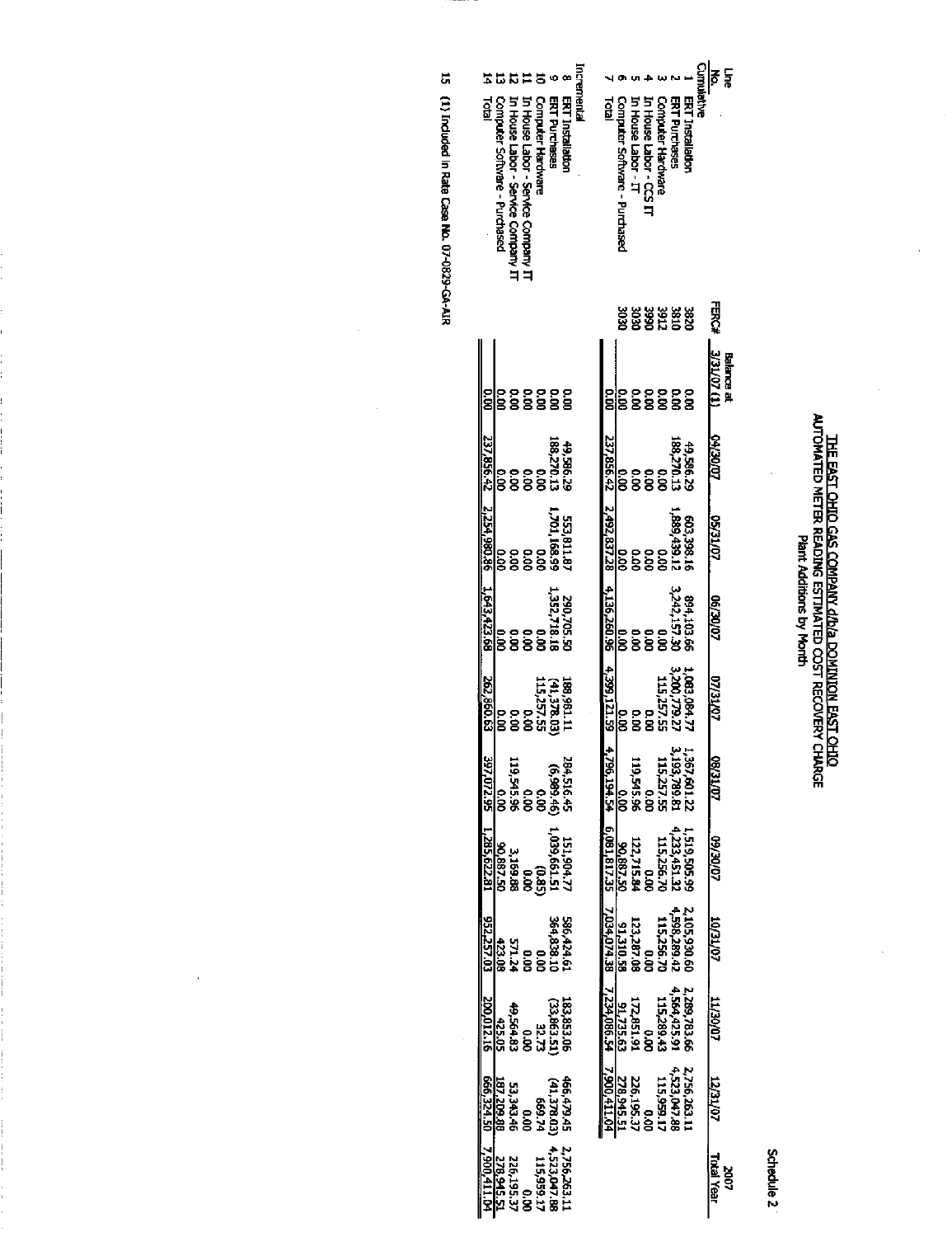## THE EAST CHEO GGG COMPANY (ADAR DOMINICAN EAST CHIO<br>AUTOMATED NETER READING ESTIMATED COST RECOVERY CHARGE<br>Pent Actritions by Month

Schenlag 2A

|                                    | 딣             | 2015100                      | 80/67/20               | 80/15/20               | 30/06/10               | 80/16/50              | 80/02/08                     | <b>BLAB</b>                                                                  | <b>18431/08</b>                        | 80/02/50                                   | <b>BOJTEVOT</b>                   | 80/06/11                              | 900Z/IS/27                             | <b>Local Year</b>        |
|------------------------------------|---------------|------------------------------|------------------------|------------------------|------------------------|-----------------------|------------------------------|------------------------------------------------------------------------------|----------------------------------------|--------------------------------------------|-----------------------------------|---------------------------------------|----------------------------------------|--------------------------|
| cia<br>Silentia<br>Si              |               |                              |                        |                        |                        |                       |                              |                                                                              |                                        |                                            |                                   |                                       |                                        |                          |
| <b>ERT Installation</b>            |               | 0'961'058'                   | 3,624,591.9            | 1,676,879.8            | 5,562,167.96           | 6,212,493.88          | 7,150,490.32                 |                                                                              |                                        | <b>KSCCTRS</b>                             | <b>10,134,552.4</b>               | 10,630,351.97                         |                                        |                          |
| <b>ERT Purchases</b>               | <b>288288</b> | <b>141.299.6</b>             | 126,381.2              | 21787.27               | 12,049,425.21          | 13,611,676.4          | <b>15,112,200.1</b>          | ្មរដ្ឋ<br>មិន្ត្រី មិន្តីខ្មែរ<br><b>9.28888825</b><br>2012:08<br>2012:08882 | 8,685,890.15<br>19,845,983.10          | 19443,794.33                               | 421,460.2                         | 19405,561.13                          | 11,348,431.25<br>19,294,622.51         |                          |
| Congxiter Hardware                 |               | 115,959.1                    | 115,959.1              | 120,826.23             | 473,399.11             | 473,399.18            | 473,399.18                   |                                                                              |                                        | 47,038.20                                  | 77,038.20                         | <b>491,346.1</b>                      |                                        |                          |
| <b>House Labor - CCS TT</b>        |               |                              | 83,196.12              | <b>136, 155. 1</b>     | 208-431.52             | <b>X-94-49-30</b>     | <b>380,330,26</b>            |                                                                              |                                        |                                            | <b>17,000,000</b>                 |                                       |                                        |                          |
| House Labor TT                     |               | 34,891.4.<br>P. R. R.        | 202,230.29             | 19,959.4               | 337,940.32             | 146,7724              | 404,122.73                   |                                                                              | 476,911.23<br>619,816.93<br>410,541.63 |                                            | 421,929.43                        |                                       |                                        |                          |
| Computer Software - Purchased      | ã             | 310,565.46                   | <b>212 OA3 75</b>      | 283, 464, 18           | <b>285,000.58</b>      | <b>196.974 £2</b>     | 288,530.02                   |                                                                              |                                        | 716, 191.30<br>419, 899.22<br>295, 894.61  | <b>07,415.70</b>                  | 866,546.66<br>43,969.46<br>298,853.70 | 508,314.64<br>423,580.44<br>350,000.21 |                          |
| ទី                                 |               | 80.99,309.06                 | 13,569,710.54          | 16,059,137.06          | 18,916,36.92           | 21,226,565.94         | 23,819,073.13                | 26,24t<br>52.29                                                              | 30,333,501.33 30,694,142.96            |                                            | 31,537,493.14                     | 32,116,631.46                         | 12,891,586.51                          |                          |
| Indirected                         |               |                              |                        |                        |                        |                       |                              |                                                                              |                                        |                                            |                                   |                                       |                                        |                          |
| <b>ERT Installation</b>            |               | 03.92.89                     | 74,395,97              | 1,052,287.90           | 035,288.0              | 19, 25, 92            | <b>PC 966'ZI6</b>            |                                                                              | 3,118,796.22<br>3,118,796.22           |                                            | 793,227.16                        |                                       |                                        | 8,592,168.14             |
| <b>ERT Purchases</b>               |               | 182.947.19)                  | 4,685,081.6            | 1,395,469.01           | 527,575.0              | 122,251,21            | 1,500,523.6                  | ទ្ទិទ្ធ                                                                      |                                        | 655,345.15<br>(402,138.77)                 | 22,334.10                         |                                       | 718,079.28<br>25,079.28                | 11,771,574.63            |
| <b>Conputer Hardware</b>           |               |                              |                        | 4,969.06               | 52.570.9               |                       |                              |                                                                              |                                        |                                            |                                   |                                       |                                        |                          |
| h House Labor - Service Company IT |               |                              |                        | 52,958.98<br>12,421.15 | 12,276.47<br>17,360.93 |                       | 86'080'49                    | N<br>1188.07<br>1188.08.08<br>1198.08.08<br>11974.41                         |                                        |                                            |                                   |                                       | 16,966.30<br>99,703.58                 | 392,355.47<br>966,250.44 |
| House Labor - Service Company IT   |               | 34,397.38<br>85.799.08       | 48,798.74<br>40,646.84 |                        |                        | 84,817.73<br>0,832.10 | 5.JJJA<br>20.JA              |                                                                              |                                        |                                            |                                   |                                       |                                        | 197,774.01               |
| Computer Software - Purchased      |               | 31.619.95                    | 1.178.29               | 28,579.57              | 1,536.38               | 1,974.06              | 1,555.40                     |                                                                              | 113,749.67<br>2,228.63<br>- 1,273.86   | 72.97<br>25.732.59<br>2.732.22<br>2.606.32 | 58,895.82<br>1.030.21<br>1.431.09 |                                       | 51,146.51                              | 71,054.70                |
| g                                  |               | $\frac{138,802}{20,868,611}$ | 5,550,401.48           | 2,489,426,52           | 2,857,227.66           | 2,310,201.02          | $\frac{2.592,507.19}{2.421}$ | 91660'                                                                       | 1,093,399.04                           | 360,641.63                                 | 843,350.18                        | 579,138.32                            |                                        | 74,957.05 24,991,177.47  |

579, 138.32

74,957.05 24,991,177.47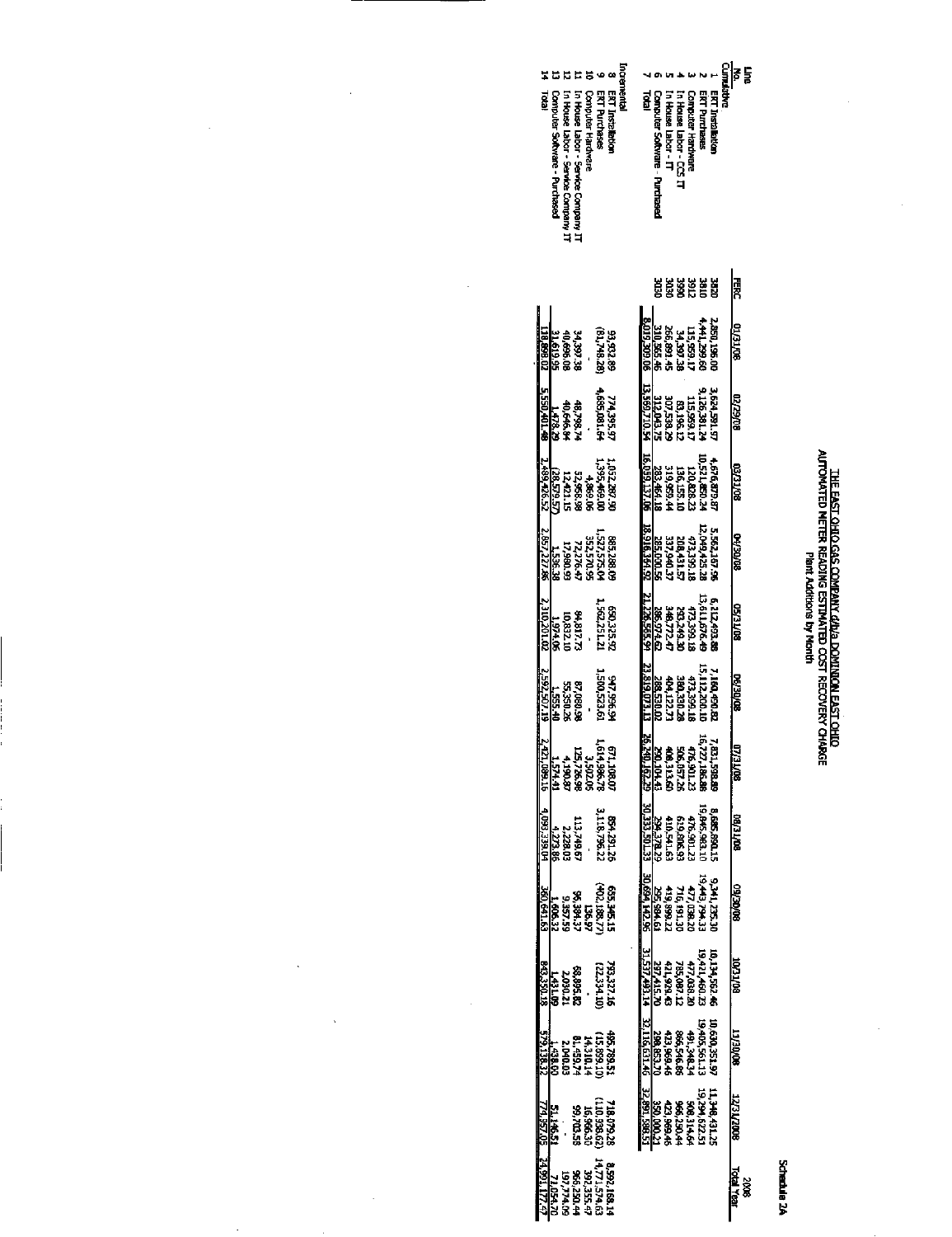### THE EXEMPLES AS CONFANY JURIS DOMINION EAST ONE.<br>AUTOMATED NETER READING ESTIMATED COST RECOVERY CHARGE.<br>AUTOMATED NETER READING ESTANDING CORPORATION

 $\bar{\gamma}$ 

l,

 $\frac{1}{2}$ 

At eluberte?

 $\frac{1}{2}$  ,  $\frac{1}{2}$ 

 $\hat{\mathbf{r}}$ 

| Computer Software - Purchases<br><b>ERT Industriation</b><br>Computer Software Project<br><b>FAT Purchases</b><br>Computer Software Protect - CCS<br>computer Hardware | Cunsistive Provision for Depreciation | Total            | <b>ERT Indalkidor</b><br>TI 200-YOUR DRAWN<br>Conputer Hardware<br><b>BYT Purchases</b><br>Computer Software - Purchassed<br>in House Labor - IT | 医复                             |
|------------------------------------------------------------------------------------------------------------------------------------------------------------------------|---------------------------------------|------------------|--------------------------------------------------------------------------------------------------------------------------------------------------|--------------------------------|
| Dept Rate<br>្ទ<br>ភូមិនិង<br>ទីក្នុងនិង<br>Yese i                                                                                                                     | 114,680.29                            |                  |                                                                                                                                                  | <b>VOLKOL</b>                  |
| Effective<br>11/1/08<br>ង<br>ភូមិដូច<br>រូបដូច្នេះ<br>2.22%                                                                                                            | 140,482.70                            | 25,802.47        | 5828888<br>1920<br>1920<br>1920                                                                                                                  | <b>ROVIE 700</b>               |
|                                                                                                                                                                        | 177,656.99                            | <b>SZ174.29</b>  | 7,188.7<br>1,264.8<br>1,264.8<br>5,125.44<br>5.200.7                                                                                             | ಣ/67 ದ                         |
| Accumulation<br>1007 Depreciation<br>114,680.23<br>56,056.99<br>11,537.96<br>12,743.26<br>12,743.26<br>35.127.37                                                       | 219,641.29                            | 12,001,30        | 922<br>1923 - 522<br>1923 - 622<br>1924                                                                                                          | <b>ROALCED</b>                 |
| <b>Countilisted</b><br><b>1008 Depredation Depredation</b><br>1111282<br>12028882<br>1202888282<br>12038828282<br>12038282                                             | 272,920.25                            | 33256.00         | <b>7295</b><br>88672222<br>8867222<br>886222<br>10.94                                                                                            | <b>BO/OF AO</b>                |
| Total Accumulated<br>DP 522.38<br>408,535.61<br>89,546.06<br>87,640.73<br>-31,102.76<br>-31,102.76<br>196,847.00                                                       | <b>PE 90TTEE</b>                      | 58,185.95        | 12,321.45<br>25,748.75<br>48783<br>866291<br>666882<br><b>HAALE</b>                                                                              | <b>BUTE</b>                    |
| <b>Amortization</b><br>186493<br>11,030.46<br>17,900.21<br>17,520.45<br>-2,074,55<br>-2,074,55<br>A,370.OK                                                             | <b>395,443.23</b>                     | 64,337.09        | 1420<br>7888 2138<br>7888 388<br>4808 39<br>4808 30                                                                                              | 80/0E/90                       |
|                                                                                                                                                                        | 12010.74                              | 9,576.41         | ឆ្នាំ វិបុត្ត<br>ស្រុក អ្នកនិង<br>ស្រុក អ្នកនាំ<br>ស្រុក អ្នកនាំ                                                                                 | Ş<br>छाट                       |
|                                                                                                                                                                        | <b>H2,930.6A</b>                      | 77.911.10        | 1122888<br>125488888<br>125488888                                                                                                                | <b>BOVEF/BO</b>                |
|                                                                                                                                                                        | 622,101.67                            | 79,170.83        | 18,526.71<br>7,795.84<br>7,796.82<br>4,933.08<br>4,933.08                                                                                        | 80/06/00                       |
|                                                                                                                                                                        | 703,244.33                            | 81,142.65        |                                                                                                                                                  | 10/22/02                       |
|                                                                                                                                                                        | 791,625.75                            | 98,381.42        | 19466.15<br>41186.16<br>41186.16<br>1980.90<br>1980.90                                                                                           | 80/02/TT                       |
|                                                                                                                                                                        | 882,775.40                            | <b>21,149.FS</b> | 2023<br>02023<br>02023<br>02023<br>02033                                                                                                         | 2002/1008                      |
|                                                                                                                                                                        |                                       | 768,095.17       | 11,719.63<br>78,008.71<br>78,008.71<br>78,008.99<br>50,008.99<br>50,008.99                                                                       | <b>Falance at</b><br>2/31/2008 |

 $\mathbb{R}^2$ 

i.

l,

 $\hat{\mathcal{A}}$ 

 $\bar{\gamma}$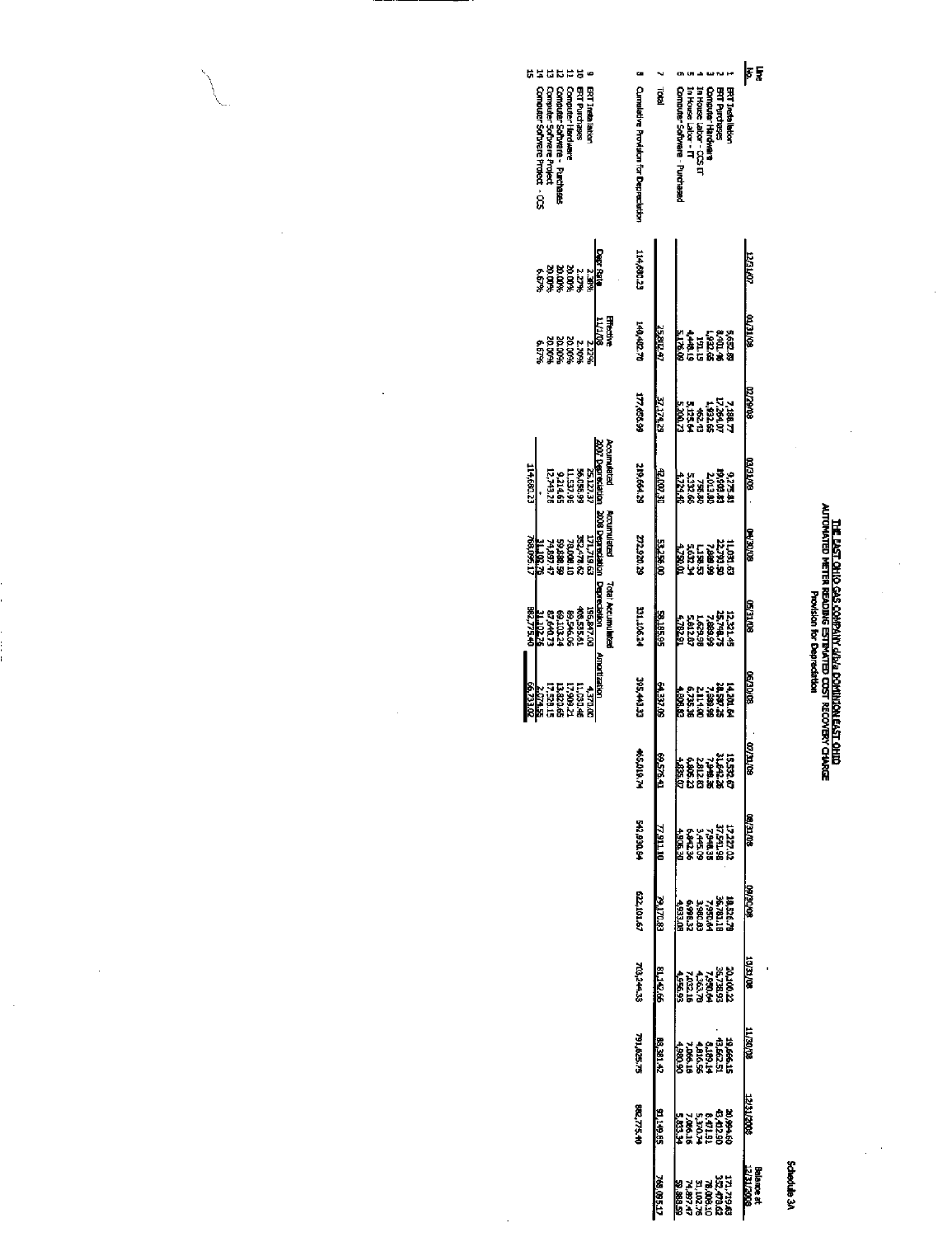### THE EAST DHOG GAS COMPANY dÌMA DOMINION EAST ONIQ<br>AUTOMATED NETER READING ESTIVATED COST RECOVERY CHARGE<br>AUTOMATED NETER READING ESTIVATED COST RECOVERY CHARGE

Schedule 3A

|            | computer Software Project CCS | contar Sorbrare Project                                        | Computer Software - Purchases | computer Hardware | <b>EXTRACTES</b> | ERT Indialiation |                          |                        | Cumulative Provision for Depreciatio | ed<br>E          | Computer Software - Purchased                                          | m House Labor - DT | <b>House Labor CCS IT</b> | computer Hardware | <b>HATTLE PLICE HARRISE</b> | ERT India Hattion                                                |                                 |
|------------|-------------------------------|----------------------------------------------------------------|-------------------------------|-------------------|------------------|------------------|--------------------------|------------------------|--------------------------------------|------------------|------------------------------------------------------------------------|--------------------|---------------------------|-------------------|-----------------------------|------------------------------------------------------------------|---------------------------------|
|            |                               | 128887<br>288887<br>388887                                     |                               |                   |                  | 586              | Dept Rate                |                        | 114,680.21                           |                  |                                                                        |                    |                           |                   |                             |                                                                  | <b>IONESTI</b>                  |
|            |                               | ងនិងវិន្ទ័ន្ត<br>ពីខ្ញុំខ្ញុំខ្ញុំដំ<br>ដំបូង                  |                               |                   |                  |                  | 111708                   | Effective              | <b>140,482.70</b>                    | <b>15.902.47</b> |                                                                        |                    |                           |                   |                             | អង្គ ដូច្នេះ<br>មាន ដូច្នេះ<br>មាន ដូច្នេះ                       | 80/EE/TO                        |
|            |                               |                                                                |                               |                   |                  |                  |                          |                        | 177,656,99                           | 37.174.29        |                                                                        |                    |                           |                   |                             | អង្គក្នុង<br>ស្រុក ស្រុក<br>ស្រុក ស្រុក ស្រុក<br>ស្រុក ស្រុក     | 10/62/20                        |
| 114,680.23 |                               | 56,056.99<br>11,537.96<br>12,743.26                            |                               |                   |                  | 35.127.37        | 2007 Depresiation        | Accountable            | 219,664.29                           | 42,007.30        |                                                                        |                    |                           |                   |                             | 9228<br>2022 - 2022<br>2022 - 2022<br>2022 - 2022<br>2022 - 2022 | 90/16/60                        |
| 769,095.12 |                               | 352,478.62<br>74,897,47<br>74,897,47<br>31,102,75<br>31,102,75 |                               |                   |                  | នារាននា          | <b>MULDER Department</b> | <b>Perfect in Case</b> | <b>27.920.29</b>                     | 53,256.00        |                                                                        |                    |                           |                   |                             | 110273<br>2278873<br>23788736<br>23788                           | <b>SO/OE/MO</b>                 |
| 062.775.40 |                               | 408,555.61<br>89,564,072<br>87,640,72<br>31,102,76,            |                               |                   |                  | 194.847.00       | <b>Portectable</b>       | lctai Accumulation     | 331,106.24                           | 58.185.95        |                                                                        |                    |                           |                   |                             | $\frac{125}{128888884}$                                          | <b>BOVTE/PD</b>                 |
| 66,731.02  |                               | 17,991.21<br>17,528.15<br>2,074.55                             |                               |                   | 11,030.46        | 4370.00          | <b>NONTESTINA</b>        |                        | 395,441.33                           | 64,337.09        |                                                                        |                    |                           |                   |                             | 1120128<br>1788211128<br>1788211288<br>488888                    | 80/06/90                        |
|            |                               |                                                                |                               |                   |                  |                  |                          |                        | <b>A.</b> 210,24                     | 69.576.41        | 15,532,67<br>7,744,872,82<br>6,806,29<br>4,835,07<br>4,835,07          |                    |                           |                   |                             |                                                                  | S<br>छा⁄छ                       |
|            |                               |                                                                |                               |                   |                  |                  |                          |                        | <b>RA2,930.84</b>                    | 77.911.10        |                                                                        |                    |                           |                   |                             | 172225<br>27545888<br>27545888<br>28637                          | <b>MAZEVA</b>                   |
|            |                               |                                                                |                               |                   |                  |                  |                          |                        | 62,101.67                            | 79.170.83        | 18525<br>28780822<br>2880822<br>48308<br>48308                         |                    |                           |                   |                             |                                                                  | <b>BOADEAGO</b>                 |
|            |                               |                                                                |                               |                   |                  |                  |                          |                        | 70.244.33                            | 81, 142.66       | 70,004<br>70,008<br>70,008 11<br>70,008<br>70,009                      |                    |                           |                   |                             |                                                                  | <b>ROVERATE</b>                 |
|            |                               |                                                                |                               |                   |                  |                  |                          |                        | ה בשנו                               | 88,381.42        | 1966.15<br>4962.15<br>8,186.16<br>7,980.90<br>4,980.90                 |                    |                           |                   |                             |                                                                  | <b>KO/OE/TE</b>                 |
|            |                               |                                                                |                               |                   |                  |                  |                          |                        | <b>DR.775.40</b>                     | 91,149.65        |                                                                        |                    |                           |                   |                             |                                                                  | 32731/2008                      |
|            |                               |                                                                |                               |                   |                  |                  |                          |                        |                                      | 768.095.17       | 17,79.63<br>78,006.17<br>78,006.17<br>7,888.59<br>5,888.59<br>5,888.59 |                    |                           |                   |                             |                                                                  | 12/31/2008<br><b>Balance at</b> |

 $\ddot{\phantom{1}}$ 

l,

 $\hat{\boldsymbol{\beta}}$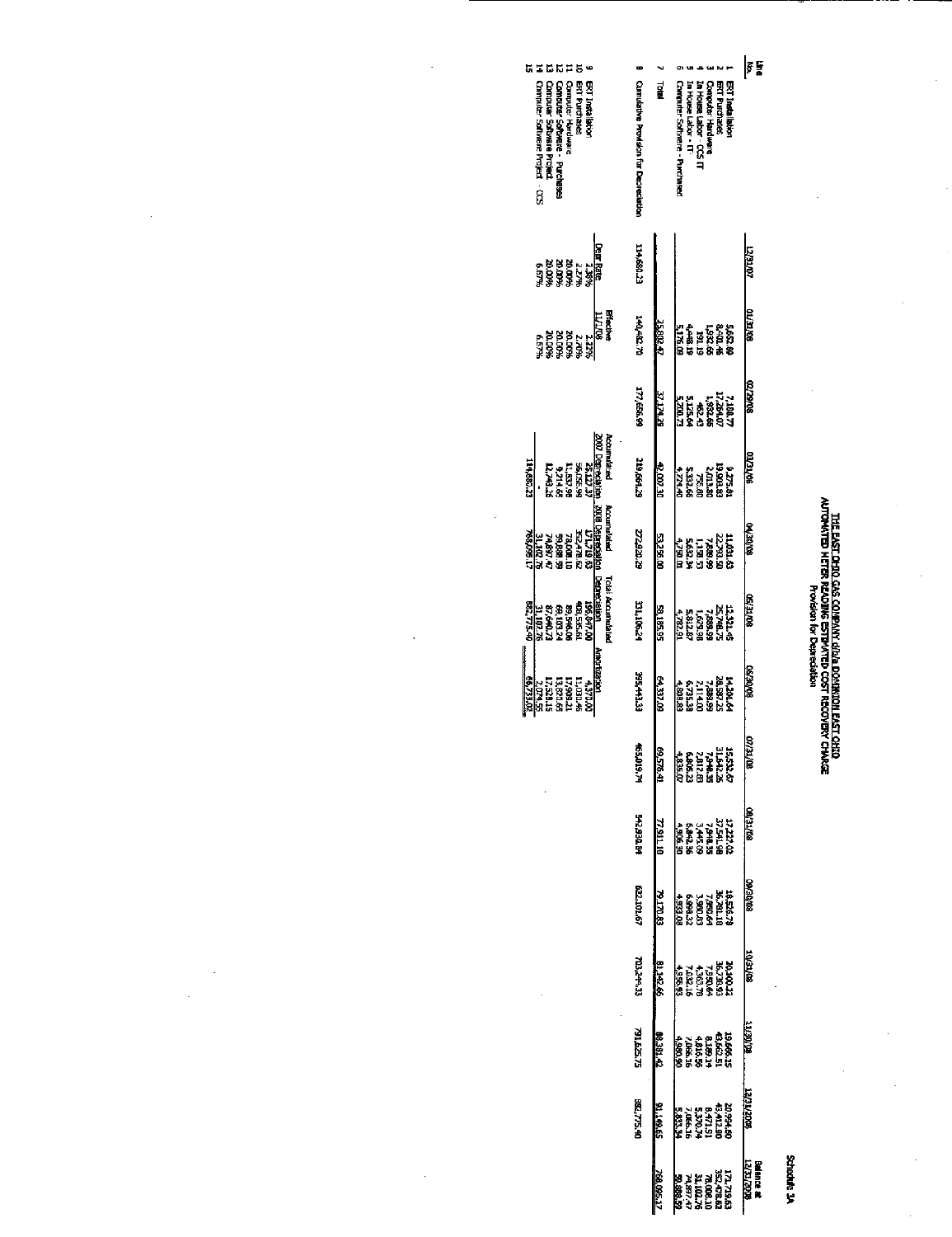| 씮             |                                    |                              |                         |                   |                                                     | 8828833                                           |                           |                               | 58228               |                         |                   |                             | 등                | 5                               | 능                      | 罚                             | 도                                        |                         | 75                | ᆸ                    | る                                   | ю                            |                  |                                  |                     |                         |                            |                      |                                                                                                                                                                           |                 | $\overline{3}$<br>오.             |
|---------------|------------------------------------|------------------------------|-------------------------|-------------------|-----------------------------------------------------|---------------------------------------------------|---------------------------|-------------------------------|---------------------|-------------------------|-------------------|-----------------------------|------------------|---------------------------------|------------------------|-------------------------------|------------------------------------------|-------------------------|-------------------|----------------------|-------------------------------------|------------------------------|------------------|----------------------------------|---------------------|-------------------------|----------------------------|----------------------|---------------------------------------------------------------------------------------------------------------------------------------------------------------------------|-----------------|----------------------------------|
| Cumulative    | 吊<br>Computer Software - Purchased | In House Labor - IT          | In House Labor - CCS IT | Computer Hardware | ERT Purchases                                       | Regulatory Asset - Net<br><b>ERT Installation</b> | <b>Total Amortization</b> | Computer Software - Purchased | In House Labor - IT | In House Labor - CCS IT | Computer Hardware | <b>ERT Purchases</b>        | ERT Installation | Regulatory Asset - Amortization | <b>Total Deferrals</b> | Computer Software - Purchased | In House Labor - IT                      | In House Labor - CCS IT | Computer Hardware | <b>ERT Purchases</b> | ERT Installation                    | Regulatory Asset - Deferrals | Accumulated CapX | Computer Software - Purchased    | In House Labor - IT | In House Labor - CCS IT | Computer Hardware          | <b>ERT Purchases</b> | ERT Installation                                                                                                                                                          | kcountated CapX |                                  |
| $\frac{1}{8}$ | ີຣ                                 | O.O<br>å                     | O.O                     | o.o               | O.OO                                                | $\frac{6}{8}$                                     | ខ្លួ                      | o.oo                          |                     |                         |                   | 388888                      |                  |                                 | ້ຮ                     | o.oo                          | δ,                                       | $\tilde{g}$             | δ                 |                      | $\frac{8}{8}$                       |                              | 237,856.42       | ខ្ល                              | o.o                 | ខ្ល                     | <b>S</b>                   | 188,270.13           | 19.585.25                                                                                                                                                                 |                 | <b>CO/OC/FO</b>                  |
| 1,288.39      | <b>EE BEZ</b><br>io<br>18          | o.oo                         | o.oo                    | 0.00              | 1,019.80                                            | 568.59                                            | ខ្លួ                      | o.co                          |                     |                         |                   |                             |                  |                                 | 66'882'T               |                               | ្ត<br>ខេត្                               | ទី                      | $\tilde{g}$       | 1,019.90             | 568.59                              |                              | 2,492,837.28     | ឨ                                | ទី<br>ខ             | ខ្ល                     | $\tilde{a}$                | 1289,439.12          | <b>603, 398.16</b>                                                                                                                                                        |                 | <b>2/31/07</b>                   |
| 14,791.26     | 13,502.87                          | $\frac{1}{2}$<br>io.or       | o.oo                    | o.o               | 10,234.46                                           | 3,268.41                                          | $\frac{6}{5}$             |                               | e e e e<br>8 8 8 8  |                         |                   | $\frac{1}{8}$               | $\overline{a}$   |                                 | 13,502.87              | is<br>B                       | o.oo                                     | o.oo                    | e.oo              |                      | 3,268.41<br>10,234.46               |                              | 4,136,260.96     | <b>O.OO</b>                      | o.oo                | <b>0.00</b>             | $\tilde{8}$                | 3,242,157.30         | 994,103.66                                                                                                                                                                |                 | 70/06/90                         |
| 37,196.00     | 22,404.75                          | $\frac{6}{8}$<br>$\tilde{8}$ | $\tilde{8}$             | $\tilde{a}$       | 17,561.69                                           | 4,843.06                                          | $\tilde{a}$               | o.ox                          |                     |                         |                   | 88888                       | $\overline{8}$   |                                 | 22,404.75              |                               | e e e<br>888                             |                         | e<br>S            | 17,561.69            | 4,843.06                            |                              | 4.399,121.59     | ່ຂຶ                              | o<br>8              | $\tilde{8}$             | 115,257.55                 | 3 200,779 27         | 1 083,084.77                                                                                                                                                              |                 | <b>ZO/TE/ZO</b>                  |
| 61,024.58     | $\frac{0.00}{23.828.58}$           |                              |                         |                   | 5,886.71<br>17,337.55<br>17,337.55<br>10.00<br>0.00 |                                                   |                           |                               |                     |                         |                   |                             |                  |                                 |                        |                               | <u>នេះខេះ<br/>១០០</u><br>១០០<br>១០០      |                         |                   |                      | 5,856.71<br>17,337.55<br>624.31     |                              |                  |                                  |                     |                         |                            |                      | $\begin{array}{l} 1.367, 601.22\\ 1.367, 261.25\\ 1.15, 257.55\\ 1.15, 257.55\\ 1.15, 257.55\\ 1.15, 257.55\\ 1.15, 257.57\\ 1.195, 194.54\\ 1.196, 194.54\\ \end{array}$ |                 | <b>COVEC/SO</b>                  |
| 87,003.97     | 25,979.39                          | 647.54<br>0.00               | 0.00                    |                   | $7,407.84$<br>17,299.69<br>624.31                   |                                                   | ទី<br>ខ                   |                               | 888888              |                         |                   |                             |                  |                                 | 25,979.39              | ie<br>G                       | 647.54                                   | ទី<br>ខ                 | 124.23            |                      | 7,407.84<br>17,299.69               |                              |                  | $\frac{30,887.50}{5,081,817.35}$ | 122,715.84          | o.o                     | 115,256.70                 | 4,233,451.32         | 1,519,505.99                                                                                                                                                              |                 | 09/30/07                         |
| 119,947.14    | 32,943.18                          | <b>664.71</b><br>492.31      | o.oo                    | 624.31            | 8,230.66<br>22,931.19                               |                                                   | o.oo                      |                               | 888<br> <br>        |                         |                   | $\frac{8}{8}$ $\frac{8}{8}$ |                  |                                 | 32,943.18              | 492.31                        | <b>EGA.71</b>                            | e.oo                    | IT-1-29           |                      | 8,230.66<br>22,931.19               |                              | 7,034,074.38     | 91,310.58                        | 123,287.08          | 0.00                    | 4,598,289.42<br>115,256.70 |                      | 2,105,930.60                                                                                                                                                              |                 | <b>CO/16/01</b>                  |
| 158,048.38    | 28,101.24                          | 667.81<br>494.60             | o.o                     | 124.31            | 11,407.12<br>24,907.40                              |                                                   | $\frac{1}{2}$             |                               | 888888              |                         |                   |                             |                  |                                 |                        | $\frac{494.60}{38,101.24}$    | 18799                                    | e.<br>8                 | 124.31            |                      | 11,407.12<br>24,907.40              |                              | 7,234,086.54     | 91,735.63                        | 172,851.91          | <b>0.00</b>             | 115,289.43                 | 4564,425.91          | 2,289,783.66                                                                                                                                                              |                 | 11/30/07                         |
| 197,233.02    | 39,184.64                          | 936.28<br>06'96+             | o<br>S                  | 624.48            | 12,402.99<br>24,723.97                              |                                                   | ទី<br>ខ                   |                               | 000000<br>88888     |                         |                   |                             | $\tilde{8}$      |                                 | 39,184.64              |                               | 936.90                                   | <b>0.00</b>             | 854.48            |                      | 12,402.99<br>24,723.97              |                              | 7,900,411.04     | 278,945.51                       | 226,195.37          | $\tilde{8}$             | 4.523,047.B8<br>B81.547.B8 |                      | 2756,263.11                                                                                                                                                               |                 | 12/31/07                         |
|               | 197,233.02<br>1,483.81             | 2,916.34                     | 0.00                    | 3,121.72          | 136,015.76                                          | <b>SC 569'ES</b>                                  | $\frac{1}{8}$             |                               | 8888<br>888         |                         |                   | O.OO                        | $\overline{5}$   |                                 |                        |                               | $\frac{2,916.44}{19.233.02}$<br>1,483.81 | 0.00                    |                   |                      | 53,695.39<br>136,015.76<br>3,121.72 |                              |                  |                                  |                     |                         |                            |                      |                                                                                                                                                                           |                 | <b>Balance at<br/>12/31/2007</b> |

 $\frac{1}{2}$ 

# THE EAST ONEQ GAS COMPANY dUbia DOMINION EAST OHIO<br>AUTOMATED METER READING ESTIMATED COST RECOVERY ONARGE<br>Net Regulatory Asset - Post In-Service Carrying Cost

l,

 $\hat{\boldsymbol{\cdot}$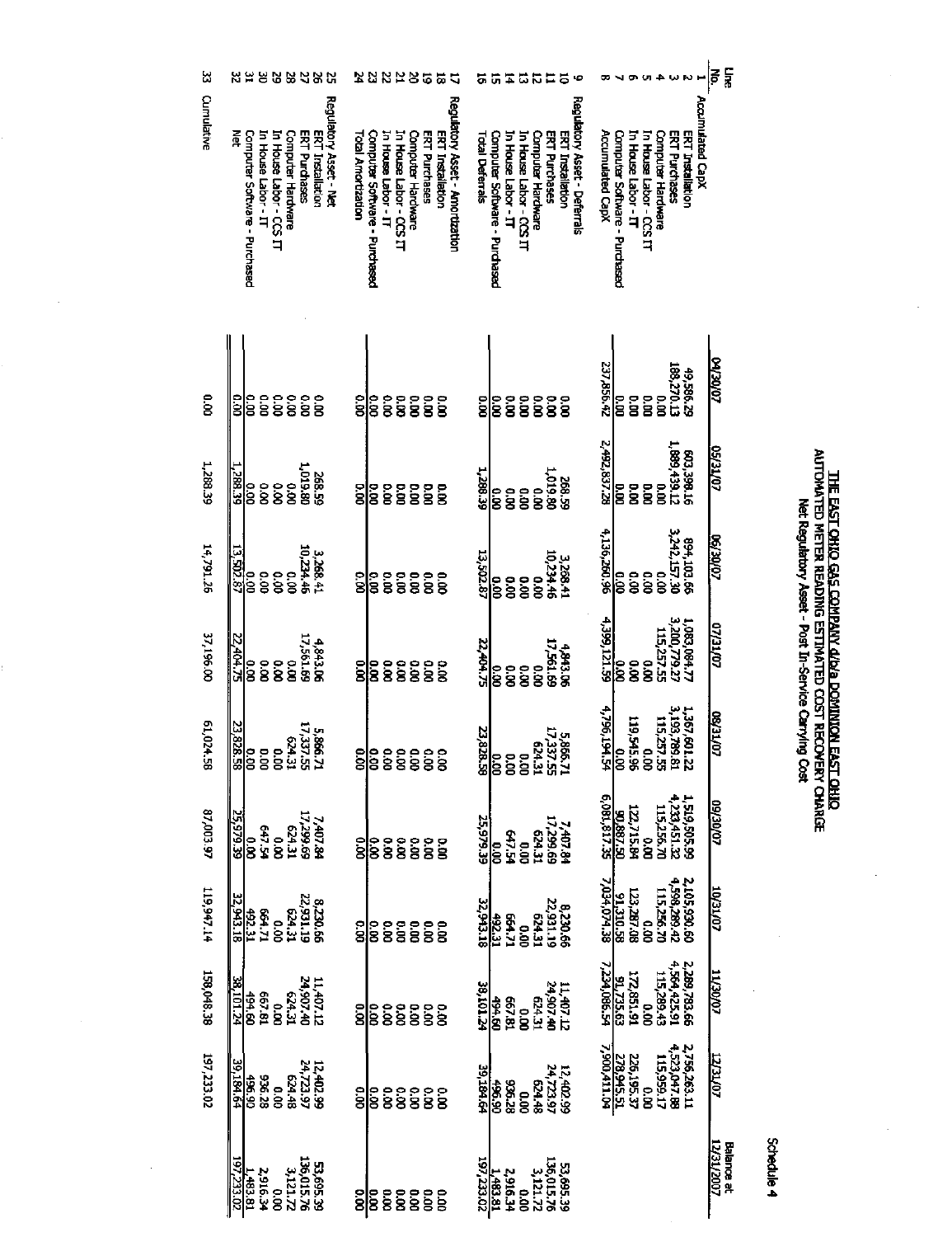**Schedule 4A** 

|              |                               |                              |                                     |                   |                           |                                                    | 33343478         |            |                 |                               |         |                      |                                     |                   |                               |                           | 2252825              |                    |                               |                     |                         |                   |                      |               | 2552135                                                    |                        |                               | 53555                                                                                                    |                            |                                      |                   |                         | Б<br>٠o                                        |                             |                               |                            |                         |                                        |                   |                                |                                            | Ş<br>F                           |
|--------------|-------------------------------|------------------------------|-------------------------------------|-------------------|---------------------------|----------------------------------------------------|------------------|------------|-----------------|-------------------------------|---------|----------------------|-------------------------------------|-------------------|-------------------------------|---------------------------|----------------------|--------------------|-------------------------------|---------------------|-------------------------|-------------------|----------------------|---------------|------------------------------------------------------------|------------------------|-------------------------------|----------------------------------------------------------------------------------------------------------|----------------------------|--------------------------------------|-------------------|-------------------------|------------------------------------------------|-----------------------------|-------------------------------|----------------------------|-------------------------|----------------------------------------|-------------------|--------------------------------|--------------------------------------------|----------------------------------|
|              | Computer Software - Purchased | Trimos Labor-IT              | TT House Labor - CCS IT             | Computer Hardware |                           | <b>BRT Purchases</b>                               | BRT Installation | Cumulative | ī               | Computer Software - Purchased |         | In House Labor - IT  | in House Labor - CCS IT             | Computer Hardware | ERT Purchases                 | ERT Installation          | Regulatory Asset Net | Total Amortization | Computer Software - Purchased | In House Labor - IT | IT 200 - Wildlife Hours | Computer Hardware | <b>EXT Purchases</b> |               | <b>Regulatory Asset - Amortization</b><br>ERT Installation | <b>Total Deferrals</b> | Computer Software - Purchased |                                                                                                          | <b>Tile and Andrei Til</b> | In House Labor - CCS IT              | Computer Hardware | <b>ERT Purchases</b>    | Regulatory Asset Deferrals<br>EPT Installation | Accumulated CapX            | Computer Software - Purchased | <b>In House Labor - IT</b> | In House Labor - CCS IT |                                        | Computer Hardware | <b>ERT Purchases</b>           | councidied Cap/<br><b>ERT Installation</b> |                                  |
| 197,233.02   |                               | 18 88 1<br>148 91 1          | o.o                                 |                   | 3,121.72                  | 136.015.76                                         | 53,695.39        |            |                 |                               |         |                      |                                     |                   |                               |                           |                      |                    |                               |                     |                         |                   |                      |               |                                                            |                        |                               |                                                                                                          |                            |                                      |                   |                         |                                                | 7,900,411.04                | 278,945,51                    | 226,195,27                 | e<br>S                  | 115,959.17                             |                   | <b>1523,047,08</b>             | 2,756,263.11                               | 12/31/2007                       |
| 20,026.30    |                               | 4,141.56                     | o.o                                 |                   | <b>SP 66 60</b>           | 160,515.60                                         | 8,025.15         |            | 1279.88         | 56.015                        |         | 12222                | å                                   | 11329             | 24,499.84                     | <b>N 626 30</b>           |                      | ŝ                  | ្ងៃ                           | ទី                  | ខ្លែ                    | ê                 | ŝ                    | ŝ             |                                                            | <b>12,79.88</b>        | <b>SLOS</b>                   |                                                                                                          | 1225.22                    | $\overline{\overline{\overline{3}}}$ | 11'829            | 24,499.84               | 14.929.76                                      | 8,019,309.06                | 310.565.46                    | 266,891.15                 | <b>BE-16E-PE</b>        | 115,959.17                             |                   | <b>09 GGZ TEFF1</b>            | <b>DO 961 DEB'T</b>                        | 80718710                         |
| 83, 464, 82  |                               | 457.88<br>22.88.9            | 186.32                              |                   | 医习术                       | <b>184.572.64</b>                                  | 94,063.71        |            | 13,407.92       | ್ಣ ಜ                          |         | 1.145.66<br>1.445.66 |                                     | 17929             | <b>15,438.86</b><br>24,057.04 |                           |                      | ទី                 |                               | 8888<br>888         |                         |                   |                      | ទីទី          |                                                            | m a a                  | <b>EX2.21</b>                 | 1445.BE                                                                                                  |                            | <b>EC-32</b>                         | 11.023            | 24,057.04               | 15,438.54                                      | 13,569,710.54               | 312043.75                     |                            | 83,198.23<br>207,538.23 | 115,959.17                             |                   | <b>PC 186 92T 6</b>            | 3,624,591.97                               | 80/52/20                         |
| EP 296 95E   | 6.357.23                      | 7.25.05                      | 4698                                |                   | 5 006 05                  | <b>EZ 200 HEZ</b>                                  | 103,696.90       |            | <b>C.SOLG</b>   |                               | -590.24 | 1.665.82             | ធំ<br>និ                            | 11979             |                               | 19,631, 21<br>13, 134, 57 |                      | ខ្លឹ               |                               | -------<br>888888   |                         |                   |                      |               |                                                            | ra.soz.63              |                               | 5.0.21                                                                                                   | 1,665.82                   | 合同                                   | <b>P.8.13</b>     | 49,434.57               | 19,633.23                                      | 16,059,137.06               | 82 44 18                      | <b>H-556 GTC</b>           |                         | 135,155.10                             | 120.828.23        | <b>10,521,850,24</b>           | 4,676,879.87                               | <b>00/127.0</b>                  |
| 443,954.43   | 7,902.66                      | 8,986.16                     | 81-124                              |                   | <b>5,660.54</b>           | 231,000.57                                         | 29,030.02        |            | 00 285 38       | -33.43                        |         | II BELT              | 15 dia                              | 54 KG             | 96.593.36                     | 25.333.10                 |                      | e<br>S             | ន្ត្រី                        |                     |                         |                   | <b>88888</b>         |               |                                                            | 00.798.00              |                               | 133.41                                                                                                   | <b>TIBEL!</b>              | 77.51                                | 51.6              | 56,993.3                | 75,333.IO                                      | 18,916,364.92               | 245.000.50                    | <b>SE 016' ZEE</b>         | 208,431.57              |                                        | 473,399.18        | 12,049,425.28                  | 5,562,167.96                               | <b>90/00/08</b>                  |
| 10'8119'55   | 9,446.41                      | 10,816.67                    | 2,503.48                            |                   | <b>BZ PCC 8</b>           | 95,268.29                                          | 159,158.43       |            | 102.46.54       | 543.75                        |         | <b>1.230.51</b>      | un sziri                            | 2,564.25          | 27.10.72                      | 11 82 T DE                |                      | ទី                 | ្ងៃ                           |                     | ខ្ជីខ្ញុំ               | å                 | ŝ                    |               | e<br>S                                                     | 102,463.64             |                               | 54: 25                                                                                                   | <b>LEOSE</b>               | un on                                | <b>SE4957</b>     | 65,267.72               | 30,126.41                                      | 21,226,565.94               | 28.974.52                     | 348,72.17                  | <b>OE 697662</b>        |                                        | 473,399.18        | <b>13,611,676.49</b>           | 6,212, 49.88                               | <b>OF/31/08</b>                  |
| 561,395.30   |                               | 38.00.11<br>38.20.11         | 16'160'                             |                   | <b>10,780,01</b>          | 192,808.20<br>429,998.20                           |                  |            | 114.97.22       |                               | -534.45 | L588.43<br>L988.19   |                                     | 2564.25           | 73,729.91                     | 13,651.01                 |                      | ទ្ធិ               | ēω                            | $\overline{a}$      |                         |                   | 5888                 |               |                                                            | 114,977.23             |                               | 1.354.45                                                                                                 | <b>FT 6887</b>             | $-3881$                              | 2.99.25           | 13,729.91               | 33.651.01                                      | 23,819,073.13               | 288,530.02                    |                            | 380.330.25              |                                        | 473,399.18        | 15,112,200.10                  | 7,100,190.82                               | 80/0E/30                         |
|              |                               |                              |                                     |                   |                           |                                                    |                  |            |                 |                               |         |                      | 38<br>23288888<br>2388888<br>353888 |                   |                               |                           |                      |                    |                               | ន្ត្រីទូនទី         |                         |                   |                      | ទ្ធិទ្ធ       |                                                            | sl                     | 26.80                         |                                                                                                          | 2,189.00                   | 2,554,25<br>2,666,12                 |                   | 38,755.29<br>81,657.75  |                                                | 26,240,1                    | 181.49                        | <b>Sasa</b>                |                         | 1825<br>825<br>333                     |                   | ו'נמיג<br>זומיג                | 63186                                      | <b>TEZO</b><br>ſ3                |
| 932,549.49   |                               | 17,106.55<br><u>14,135.1</u> | 8,893.17                            |                   | 0593650                   | 802,461.55                                         | 274.016.55       |            |                 | 1157.140<br>Vilian            |         |                      | 2,882.21<br>2,741.14<br>2,211.70    |                   | <b>PO.605.60</b>              | 2,421.16                  |                      | e<br>S             |                               | ខ្លួខខ្លួខខ្លួ      |                         |                   |                      |               |                                                            | 142,134,21             | 1171.41                       |                                                                                                          | 2211.70                    | 2741.14                              | <b>LEBL</b>       | 42,421.16<br>90,605.60  |                                                | 294,378.29<br>20.333,501.33 |                               | 6911510                    | 619.006.93              |                                        | 475,901.23        | 19,845,983.10                  | 8,685,890.15                               | 80/16/80                         |
| 96:558.960.1 |                               | 19,22.68<br>15,729.68        |                                     |                   |                           | 321,065.16<br>700,560.62<br>13,519.71<br>12,250.46 |                  |            | 164.305.47      | 394.55                        |         |                      | 2,582.21<br>2,357.29<br>2,223.77    |                   | 107,499,03                    | 47,048.57                 |                      | g                  | å                             |                     | នីនីទី                  |                   |                      | $\frac{5}{8}$ |                                                            | <b>64,306.41</b>       | 1,594.5                       |                                                                                                          | 2,23.77                    | 335729                               | 2,532.1           | 90'669'/01<br>AF880'/25 |                                                | 96'74'145'0E                | 295,984.61                    | $77668'$ 611               | 716,191.30              | 477,038.20                             |                   | <b>EE102333</b>                | <b>DESEZTPE6</b>                           | 80/06/60                         |
| 263,115,90   |                               | 27,004.72<br>17,232.93       | 16,129.83                           |                   |                           | 371,663.52<br>815,281.18<br>21,103.67              |                  |            | <b>1942-921</b> | 57 E09'T                      |         |                      | 31.983.98<br>12.274.95<br>27.274.95 |                   | 50,588.05                     |                           |                      | ខ្ពុំ              |                               | 8888                |                         |                   |                      | ខ្លីខ្ល       |                                                            | 16,259.91              | 1,603.Z                       | 2,274.45                                                                                                 |                            | <b>CEBEZE</b>                        | 5,583,95          | 105,320.55              | 90'88'36                                       | 297, 415,70                 |                               |                            |                         | 17,036.20<br>785,087.12<br>121,929.13  |                   | 10,134,562.45<br>19,421,460.23 |                                            | 10/31/08                         |
| 1,433,944.00 | 18 S43 93                     | 23.890.22                    | <b>66 785 38</b>                    |                   | 920, 490.76<br>23, 687.63 |                                                    | EG.559.07        |            | <u>पा धरकात</u> | 00.11.00                      |         |                      | 2,583.96<br>4,455.56<br>2,285.45    |                   | 85'58'58                      | 54 895.55                 |                      |                    | Ē                             | 88888               |                         |                   |                      |               |                                                            | present                | <b>DOLLET</b>                 | 2365.45                                                                                                  |                            | 4252.56                              | 36.98             | 85%1%18<br>55%978       |                                                | 32,116,631.46               | 298,853.70                    |                            |                         | 491,348,34<br>B66,546,86<br>423,959.46 |                   | 19 405 561 13                  | 10,630,351.97                              | 11/30/08                         |
| 1,60,909.09  | 20,562.72                     |                              | 26,349.10<br>25,076.19<br>26,186.72 |                   |                           | 22.194.22                                          | 484,140.14       |            | 173,66.09       | <u><b>Leid.79</b></u>         |         | 35362'z              |                                     | 2,601.47          | 302,113.46                    | 27,581.07                 |                      |                    |                               | ន្ទ្រីខ្លួន         |                         |                   | ខ្លួខ្លួ             |               |                                                            | 17,96,09               | 1.618.75                      | 2.296.50                                                                                                 | $00.269 +$                 | 1997                                 |                   | 106,113.46              | <b>00 185 25</b>                               | 12,891,588.51               | <b>120,000.21</b>             | 42,989.46                  | 966,250.44              | <b>PD 214.64</b>                       |                   | 19,294,622.51                  | <b>1.348,431.25</b>                        | 12/31/2008                       |
|              |                               |                              |                                     |                   |                           |                                                    |                  |            | 110.676.07      |                               |         |                      | 23,227,38<br>25,076,29<br>19,076,91 |                   | 889,578.46                    | <b>130.444.75</b>         |                      | ၌                  | S                             | ន៍ទី                |                         | g                 |                      | ទ្ធិទ្តី      |                                                            | 1,410,676.07           |                               | $\begin{array}{l} 490,444.75\\ 389,572,39\\ 25,076.19\\ 25,076.19\\ 25,270.39\\ 19,078.91\\ \end{array}$ |                            |                                      |                   |                         |                                                |                             |                               |                            |                         |                                        |                   |                                |                                            | <b>Balance at<br/>12/31/2008</b> |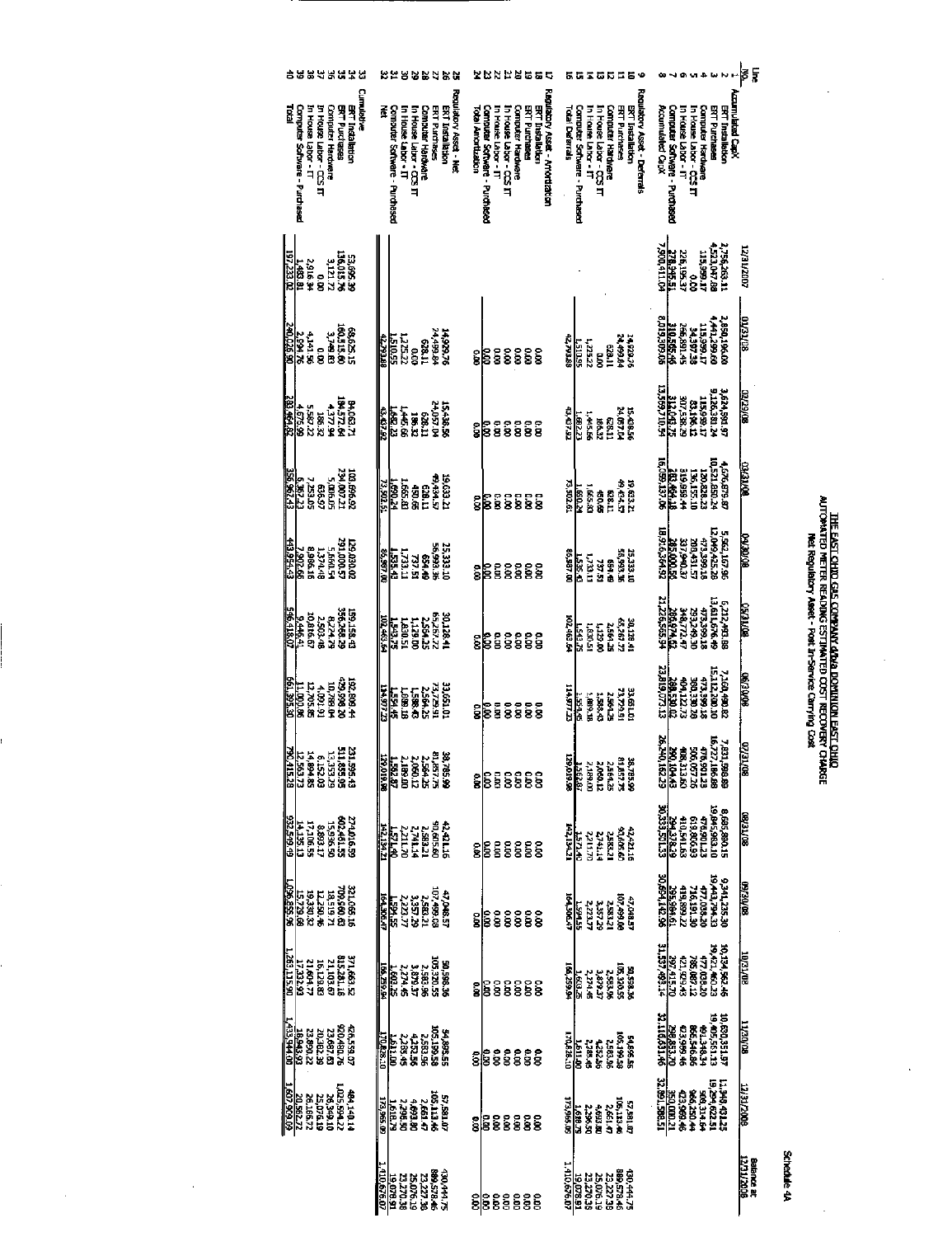| PLOATED AFTER READING ESTIMATED COOL RECOVERS CHA<br>コポロ<br>د<br>م<br><b>CASO CAS COMMIT</b><br>Net Deferred Tax Balance - PISCC<br>/ d/b/a DOMINIQN<br>יי<br>מלא |
|-------------------------------------------------------------------------------------------------------------------------------------------------------------------|
|-------------------------------------------------------------------------------------------------------------------------------------------------------------------|

 $\hat{\mathcal{E}}$ 

Schedule 5

|                 | ٥                     |                                                                           | $\mathbf{\hat{s}}$ $\mathbf{\hat{s}}$ |
|-----------------|-----------------------|---------------------------------------------------------------------------|---------------------------------------|
| <b>Tax Rate</b> | <b>Ending Balance</b> | Beginning Balance<br>Net Deferred Tax Balance - PISCC<br>Monthly Activity |                                       |
| 35.00%          |                       |                                                                           | <b>LO/02/10</b>                       |
| 35.00%          | 450.94                | 450.94                                                                    | 05/31/07                              |
| 35.00%          | 5.176.94              | 450.94<br>4,726.00                                                        | 0/02/90                               |
| 35.00%          | 13,018.60             | 5,176.9<br><b>P9'1'8'</b>                                                 | <b>D/IE/20</b>                        |
| 35.00%          | 21,358.60             | 00'042'8<br>09'810'E1                                                     | 08/31/07                              |
| 35.00%          | <b>6E'ISb'OE</b>      | 9,092.79<br>09.835.15                                                     | 09/30/07                              |
| 35.00%          | $-41,981.50$          | 30,451.39<br>11,530.11                                                    | 10/121/07                             |
| 35.00%          | 55,316.93             | 41,981.50<br>13,335.43                                                    | <b>LO/OE/TT</b>                       |
| 35.00%          | <b>89,031.5</b>       | 55,216.93<br>13,714.62                                                    | <b>Balance at</b><br>12/31/07         |

 $\mathcal{F}_{\mathcal{A}}$ 

 $\hat{\mathcal{A}}$ 

 $\label{eq:2.1} \frac{1}{2} \sum_{i=1}^n \frac{1}{2} \sum_{j=1}^n \frac{1}{2} \sum_{j=1}^n \frac{1}{2} \sum_{j=1}^n \frac{1}{2} \sum_{j=1}^n \frac{1}{2} \sum_{j=1}^n \frac{1}{2} \sum_{j=1}^n \frac{1}{2} \sum_{j=1}^n \frac{1}{2} \sum_{j=1}^n \frac{1}{2} \sum_{j=1}^n \frac{1}{2} \sum_{j=1}^n \frac{1}{2} \sum_{j=1}^n \frac{1}{2} \sum_{j=1}^n \frac{$ 

 $\hat{\mathcal{A}}$ 

 $\bar{z}$ 

 $\mathbb{Z}^2$ 

 $\sim 10$ 

 $\hat{\mathcal{A}}$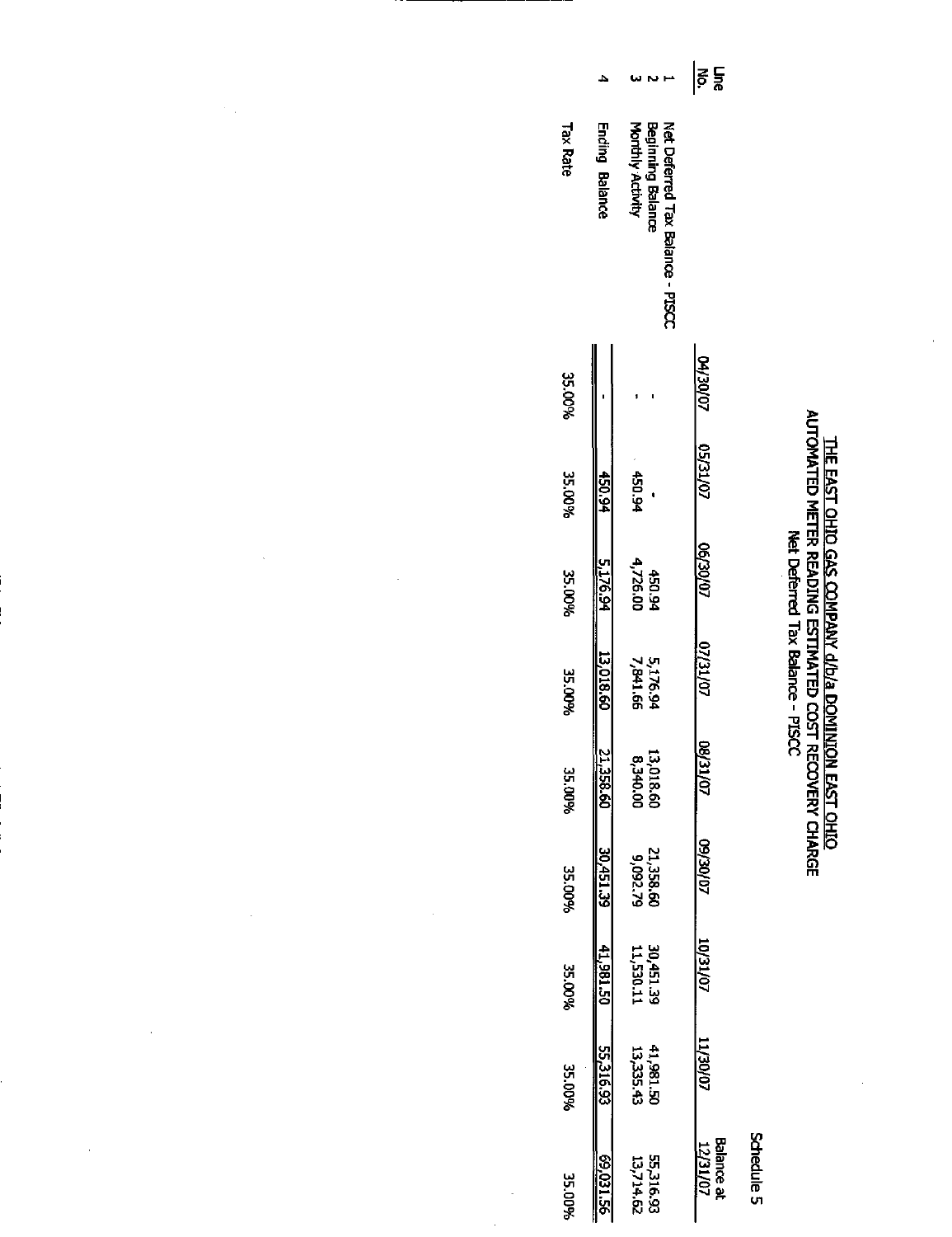## <u>THE EAST OHIO GAS COMPANY d/D/3 DOMINION EAST OHIC</u><br>AUTOMATED METER READING ESTIMATED COST RECOVERY CHARGE<br>AUTOMATED METER READING ESTIMATED COST RECOVERY CHARGE

 $\ddot{\phantom{0}}$ 

 $\frac{1}{2}$ 

 $\ddot{\phantom{a}}$ 

Schedule 5A

|                 |                       |                             |                                                                          | 통통                           |
|-----------------|-----------------------|-----------------------------|--------------------------------------------------------------------------|------------------------------|
| <b>Tax Rate</b> | <b>Ending Betance</b> |                             | Beginning Balance<br>Monthly Activity<br>Net Defened Tax Balance - PISCC |                              |
| 35,00%          |                       | 89,031.56                   |                                                                          | 12/31/2007                   |
| 35.00%          | <b>14,000,41</b>      |                             | 69,031.56<br>14,977.86                                                   | 80/1E/10                     |
| <b>PE DO PR</b> |                       | 99.212.69                   | 84,009.41<br>15,203.27                                                   | 80/62/20                     |
| WOU SE          |                       | 124,938.60                  | 99,212.69<br>25,725.91                                                   | <b>02/31/08</b>              |
| 35.00%          |                       | 155,384.05<br>30,445.45     | 124,938.60                                                               | 80/06/10                     |
| <b>35.00%</b>   |                       | 191,246.32<br>35,862.27     | 155,384.05                                                               | 80/12/50                     |
| ት በበት           |                       | 21, 488.35<br><b>242.03</b> | 191,246.32                                                               | 80/02/90                     |
| 35 MM 26        |                       | 276,645.35                  | 231,488.35<br>45,156.99                                                  | <b>07/31/08</b>              |
| 35.DO%          |                       | 326.392.32                  | 276,645.35<br>276,645.37                                                 | 80/12/90                     |
| 35.00%          |                       | 35'568'EE                   | 92.592.22<br>22.592.22                                                   | 80/02/60                     |
| <b>9600 SE</b>  |                       | 442,090.56                  | 86'061'95<br>92'669'292                                                  | <b>10/31/08</b>              |
| 35.00%          | <b>1038.105</b>       |                             | <b>H2.090.SP</b><br>H2.090.SP                                            | 80 DE/IT                     |
| 35.00%          |                       |                             | 92'198'105<br>00'88'105                                                  | <b>Batance a</b><br>12/31/08 |

l.

 $\frac{1}{2}$ 

 $\frac{1}{2}$ 

 $\frac{1}{\sqrt{2}}$ 

 $\ddot{\phantom{0}}$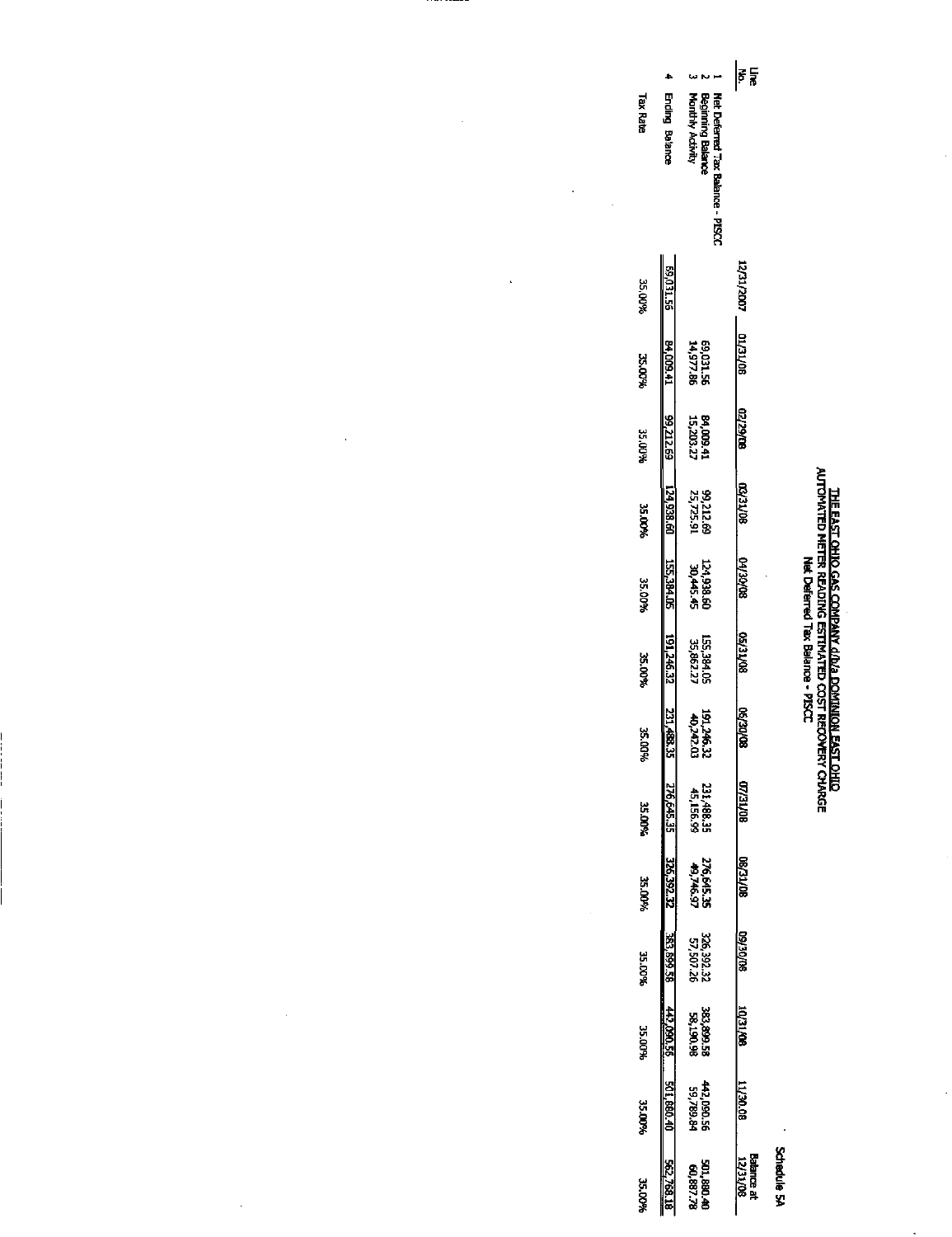| ᡱ                     | ਠੰ                                     | ४                               | 8                                               | 322282                                                                                                                                                                                                                       | g                      | 38288                                                                                                                                                          | 82252                                                                                                                                              | ö                           | ここでは                                                                                                                                                                     | G                                   | ここさ<br>စော                                                                                                                                                              |                                                                                          | くのいっことー                                                                                     | F                                                                |
|-----------------------|----------------------------------------|---------------------------------|-------------------------------------------------|------------------------------------------------------------------------------------------------------------------------------------------------------------------------------------------------------------------------------|------------------------|----------------------------------------------------------------------------------------------------------------------------------------------------------------|----------------------------------------------------------------------------------------------------------------------------------------------------|-----------------------------|--------------------------------------------------------------------------------------------------------------------------------------------------------------------------|-------------------------------------|-------------------------------------------------------------------------------------------------------------------------------------------------------------------------|------------------------------------------------------------------------------------------|---------------------------------------------------------------------------------------------|------------------------------------------------------------------|
| Federal Deferral Rate | Accumulated Deferred Income Tax (ADTT) | Federal Deferred Taxes @ 35.00% | Tax Depreciation in Excess of Book Depreciation | <b>Book Depreciation</b><br>Less: Book Depr on AFUDC Equity<br>Plus: Originating Dif. Exclusive of AFUDC Equity<br>Total Book Depreciation<br>ERT - Other<br>ERT - Purchases<br>ERT - Installations<br>Net Book Depreciation | Total Tax Depreciation | <b>Tax Depreciation</b><br>MACRS - 1 Year Property<br>MACRS 3 Year Property<br>MACRS - 20 Year Property<br>MACRS - 15 Year Property<br>MACRS - 5 Year Property | Tax Pates<br>MACRS - 1 Year Property<br>MACRS - 3 Year Property<br>MACRS - 15 Year Property<br>MACRS - 20 Year Property<br>MACRS - 5 Year Property | Total Tax Depreciation Base | Tax Base In-Service subject to:<br>MACRS - 3 Year Property<br>MACRS - 1 Year Property<br>MACRS - 15 Year Property<br>MACRS - 20 Year Property<br>MACRS - 5 Year Property | Total Book to Tax Basis Adjustments | Book to Tax Basis Adjustments:<br>MACRS - 20 Year Property<br>MACRS - 3 Year Property<br>MACRS - 1 Year Property<br>MACRS - 15 Year Property<br>MACRS - 5 Year Property | Computer Software - IT<br>Computer Software - Purchased<br><b>Total Plant In Service</b> | Computer Hardware<br>ERT Purchases<br><b>ERT Installation</b><br>Computer Software - CCS TT | No.<br>Plant In-Service<br>The Plant In-Service                  |
|                       |                                        |                                 |                                                 |                                                                                                                                                                                                                              |                        |                                                                                                                                                                |                                                                                                                                                    |                             |                                                                                                                                                                          |                                     |                                                                                                                                                                         | ă                                                                                        | <b>ESHEE</b>                                                                                | Acrount<br>出头                                                    |
|                       |                                        |                                 |                                                 |                                                                                                                                                                                                                              |                        |                                                                                                                                                                |                                                                                                                                                    |                             |                                                                                                                                                                          |                                     |                                                                                                                                                                         |                                                                                          | 15,70<br>ns/20<br><b>u</b>                                                                  | $\vec{x}$<br>ЦÉ                                                  |
| 35.00%                | $\frac{192,002,20}{2}$                 | $\frac{150,00/20}{2}$           | 545,163 44                                      | 114,680.23<br>114,680.23<br>33,495.87<br><b>56,056.99</b><br>25,127.37<br>o.oo<br>g.o                                                                                                                                        | 659,843.67             | 363,865.55<br>226.37<br>16,490.92<br>23,191.83<br>e<br>S                                                                                                       | %0000001<br>16.6667%<br>50.0000%<br>3.7500%<br>5.0000%                                                                                             | <b>HOLLIP, 000, 7</b>       | 66012'62'Z<br>278,945,51<br>115,959.17<br>226,195.37<br>នី                                                                                                               | 8<br>8                              | e.o<br>$\tilde{8}$<br>e.g<br>$\tilde{8}$<br>ြို့                                                                                                                        | <b>1,900,411.04</b><br>Z78,945.51<br>226,195.37                                          | 88 LHO'EZ 5'1<br>L.C35,263.L1<br>115,959.17<br>$\tilde{8}$                                  | $\frac{100 \times 1007}{1000 \times 1007}$<br>12/31/2007         |
|                       |                                        |                                 |                                                 |                                                                                                                                                                                                                              | 821.623.31             | 591,534.54<br>92,981.84<br>37,106.93<br>ខ<br>ខ<br>e.o                                                                                                          | <b>MACRETEC</b><br>32.0000%<br>9.5000%<br>1000010<br>7.2190%                                                                                       | 7,900,411.04                | 6015,875,7<br>00.0<br>00.015,875,7<br>115,959.17<br>226,195.37                                                                                                           | å                                   | $rac{1}{8}$ $rac{1}{8}$ $rac{1}{8}$<br>$\tilde{8}$<br>ទី                                                                                                                | 7.578,945.51<br>226,195.37                                                               | 4523,047.88<br>1756,263.11<br>00'0<br>4T 556'STT                                            | <b>Vintage 2007</b><br>Vintege 2007<br>Tobal                     |
|                       |                                        |                                 |                                                 |                                                                                                                                                                                                                              | 2,422,525.21           | 1,168,187.14<br><b>ES KO 191</b><br>11.842.45<br>78 471.09<br>$\frac{1}{2}$                                                                                    | 16.6667%<br>100.0000%<br>%0000°S<br>%0000°S<br>3.7500%                                                                                             | 24,991,177.47               | 2363,742.77<br>164,024.53<br><b>SPC.35-47</b><br>71,054.70<br>ខ្ល                                                                                                        | $\frac{8}{5}$                       | es<br>Sã<br>ခြင်း<br>ချိ<br>$\frac{8}{3}$                                                                                                                               | 07.430,17.470<br>60'14'00                                                                | E9,771,574.63<br>E92,335.47<br>8,592.168.14<br>966,250.44                                   | <b>Tax Year 2006</b><br>Vintage 2008<br><u>Vintage 2008</u><br>ā |
| 35.00%                | 057,425,87                             | 866,618.67                      | 2,476,053.35                                    | 352,478.62<br>243,896.92<br>768,095.17<br>171,719.63<br>71.209.27<br>e<br>8<br>e.ou                                                                                                                                          | 3,244,148.52           | 1,859,721.68<br>164,024.53<br><b>104,824.29</b><br>115,578.02<br>ខ្លួ                                                                                          |                                                                                                                                                    | 32,891,586.51               | 30,643,053.76<br>06'612'066'<br>350,000.21<br>508,314.64<br>g                                                                                                            | O.O                                 | <b>SO</b><br>o.o<br>$\frac{6}{3}$<br>e<br>So<br>ē                                                                                                                       | 15/000.21<br>15/000.021<br>423,969.46                                                    | 19,294,622.51<br>11, 248, 431. 25<br>966,250.44<br><b>H9'+TE'60S</b>                        | <b>Mg 2007-08</b><br>g                                           |
|                       |                                        |                                 |                                                 | Schedule 3A                                                                                                                                                                                                                  |                        |                                                                                                                                                                |                                                                                                                                                    |                             |                                                                                                                                                                          |                                     |                                                                                                                                                                         | <b>Schedule 2A</b>                                                                       |                                                                                             |                                                                  |

J.

 $\hat{\psi}$  $\frac{1}{2}$ 

 $\hat{\mathcal{L}}$ 

 $\overline{\phantom{a}}$ 

Schedule 6

**THE EAST OHIQ EAS COMPANY, dJoha DOMINION EAST OHIQ<br>AUTOMATED METER READING ESTIMATED COST RECOVERY CHARGE<br>Defeited Taxes on Liberalident Depredation**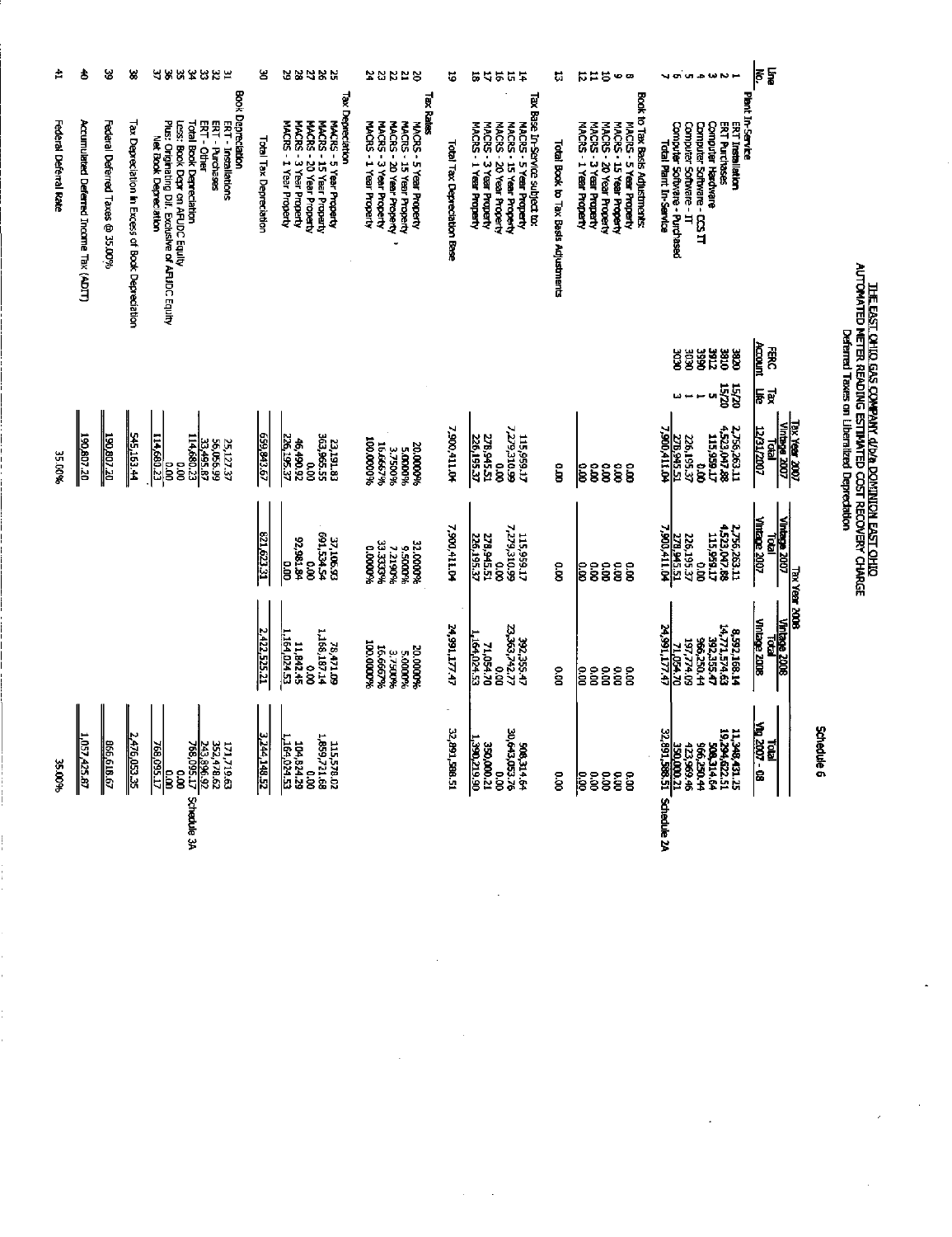### THE EAST OHIO GAS COMPANY d/b/a DOMINION EAST OHIO<br>AUTOMATED METER READING ESTIMATED COST RECOVERY CHARGE Annualized Depreciation Associated With Additions

 $\ddot{\phantom{0}}$ 

|             | 1,093,795.75                  |                  | Total                         |                    |
|-------------|-------------------------------|------------------|-------------------------------|--------------------|
|             | 70,000.04                     | 20.00%           | Computer Software - Purchased |                    |
|             | 84,793.89                     | 20.00%           | In House Labor - IT           |                    |
|             | 64,448.90                     | 6.67%            | In House Labor - CCS IT       |                    |
|             | 101,662.93                    | 20.00%           | Computer Hardware             |                    |
|             | 18.439,054                    | 2.70%            | <b>ERT Purchases</b>          |                    |
|             | 251,935.17                    | 2.22%            | <b>ERT Installation</b>       |                    |
|             |                               | 11/1/08          |                               | Annualized         |
|             |                               | Effective        |                               |                    |
| Schedule 2A | 12,891,588.51                 |                  | Total                         |                    |
|             | 12000.021                     |                  | Computer Software - Purchased |                    |
|             | 423,969.46                    |                  | En House Labor - IT           |                    |
|             | 966,250.44                    |                  | In House Labor - CCS IT       |                    |
|             | 508,314.64                    |                  | Computer Hardware             |                    |
|             | 19,294,622.51                 |                  | <b>ERT Purchases</b>          |                    |
|             | 11,348,431.25                 |                  | <b>ERT Installation</b>       |                    |
|             |                               |                  |                               | <b>Plant Basis</b> |
|             | 8002/1927                     | <b>Depr Rate</b> |                               |                    |
|             | <b>Total Activity Through</b> |                  |                               | ្ត<br>វិ           |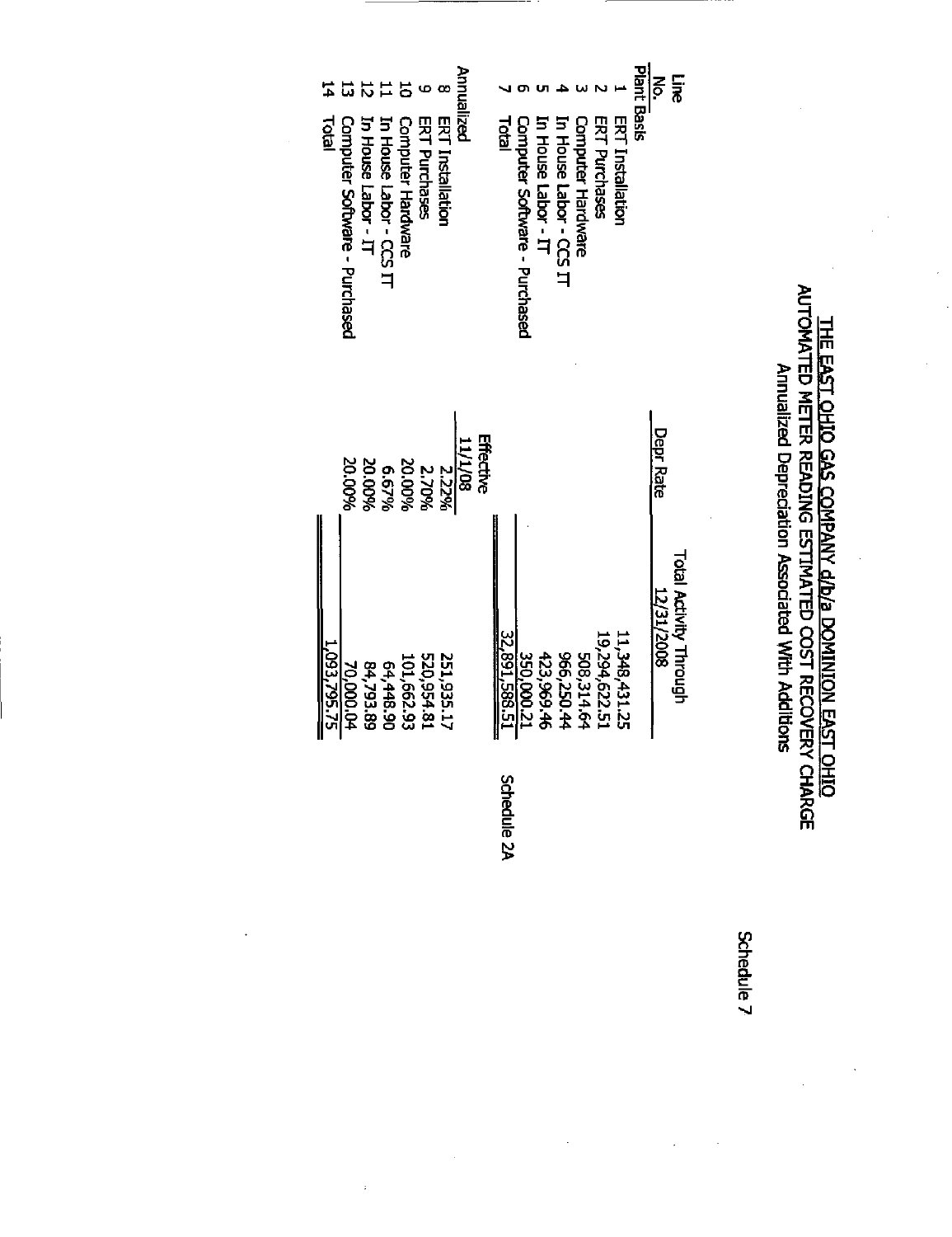|                    | 5                                    | 뉴                             |                     | $\frac{1}{4}$           | $\overline{5}$    | $\overline{1}$ | $\overline{5}$   | <b>O</b>                         |                                                     |                                           |                               |                     |                         |                          |               |                  |                            |             | ξ.                | <b>Erne</b> |            |                                  |
|--------------------|--------------------------------------|-------------------------------|---------------------|-------------------------|-------------------|----------------|------------------|----------------------------------|-----------------------------------------------------|-------------------------------------------|-------------------------------|---------------------|-------------------------|--------------------------|---------------|------------------|----------------------------|-------------|-------------------|-------------|------------|----------------------------------|
| Amortization Ratio | Total--Annualized Amortization PISCC | Computer Software - Purchased | In House Labor - IT | In House Labor - CCS IT | Computer Hardware | ERT Purchases  | ERI Installation | Anrualized Amortization of PISCC | Description                                         | Cumulative Total--PISCC                   | Computer Software - Purchased | In House Labor - IT | In House Labor - CCS IT | <b>Computer Hardware</b> | ERT Purchases | ERT Installation | Regulatory Asset-Deferrals | Description |                   |             |            |                                  |
|                    |                                      | 20.00%                        | 20.00%              | 6.67%                   | 20.00%            | 2.703%         | 2.220%           |                                  |                                                     |                                           |                               |                     |                         |                          |               |                  |                            |             |                   |             |            | Annualized Amortization of PISCC |
| 0.034057896        | 54,762.00                            | $\frac{4.112.54}{112.54}$     | 5,237.34            | 1,672.58                | 5,269.82          | 27,721.81      | 10,747.91        |                                  | <b>Accumulated</b><br><b>Balance at</b><br>12/31/08 | 1,607,909.09<br>$\frac{1}{2}$ Schedule 4A | 20,562.72                     | 26,186.72           | 25,076.19               | DT'6+E'9Z                | 1,025,594.22  | 484,140.14       |                            | 12/31/08    | <b>Balance at</b> | Accumulated | Schedule 8 |                                  |
|                    |                                      |                               |                     |                         |                   |                |                  |                                  |                                                     |                                           |                               |                     |                         |                          |               |                  |                            |             |                   |             |            |                                  |

THE EAST OHIC GAS COMPANY d/b/a DOMINION EAST OHIC<br>AUTOMATED METER READING ESTIMATED COST RECOVERY CHARGE

 $\ddot{\phantom{0}}$ 

 $\frac{1}{2}$ 

 $\frac{1}{2}$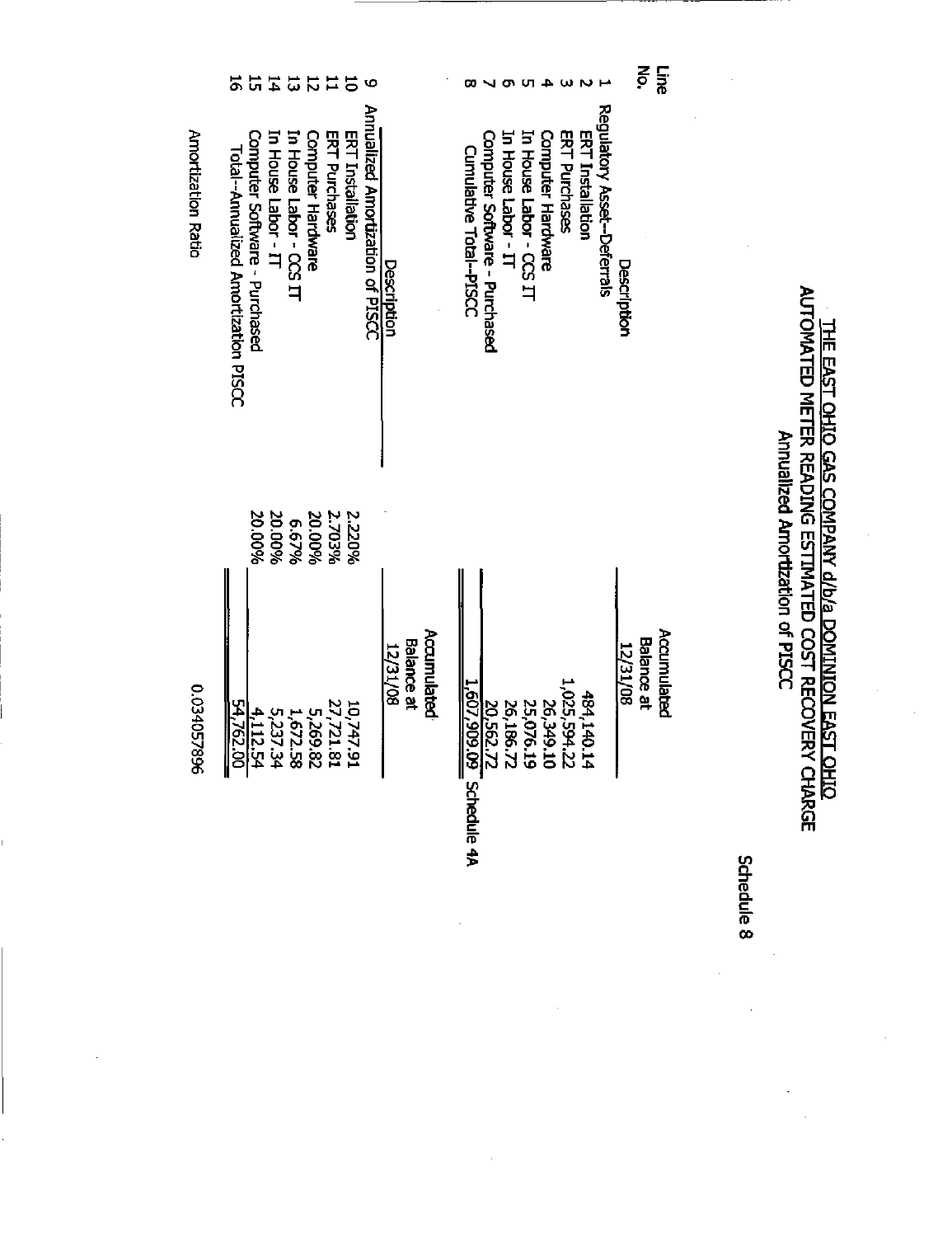| CHOMATED AFTER READING ESTIMATED COST RECOVERY OF ARGO<br>Property Tax Expense Calculation | THE EAST OHIO GAS COMPANY d/b/a DOMINION EAST OHIO |
|--------------------------------------------------------------------------------------------|----------------------------------------------------|
|--------------------------------------------------------------------------------------------|----------------------------------------------------|

|  | ۰ |
|--|---|
|  |   |
|  |   |

| $\overline{5}$       |                   |                                                                    |                     | Line                                                                                                                                                                                                   |  |
|----------------------|-------------------|--------------------------------------------------------------------|---------------------|--------------------------------------------------------------------------------------------------------------------------------------------------------------------------------------------------------|--|
| Amortization of 2007 | Ohio Property Tax | 2008 Effective Rate (Full Cost)<br>2008 Effective Rate (Full Cost) | Total Taxable Value | 1 Property Tax Expense (Afrounts Exclude Post In-Service Carrying Costs)<br>Net Cost of Taxable Property<br><b>Current Year Investment</b><br><b>Less: ARDC In-Service</b><br>Drawing Costs In-Service |  |
|                      | g                 |                                                                    | $\frac{1}{2}$       | 3/31/07 (1)<br><b>Actual Thru</b><br><b>0.00</b><br>3<br>8<br>8                                                                                                                                        |  |
| 2.573.79             | 75,571,02         | 9677%                                                              | 7,900,411.04        | Actual Thru<br>7,900,411.04<br>7,900,411.0-<br><b>ZV31/07</b><br>$\frac{1}{2}$<br>o.oo                                                                                                                 |  |
|                      | 314 622 98        | %256'0                                                             | 32,891,588.51       | <b>Activity Thru</b><br>12,891,588.51<br>12/31/08<br>22,891,588.51<br>$\frac{1}{2}$<br><b>00.00</b>                                                                                                    |  |
|                      |                   |                                                                    |                     | Sch 2A                                                                                                                                                                                                 |  |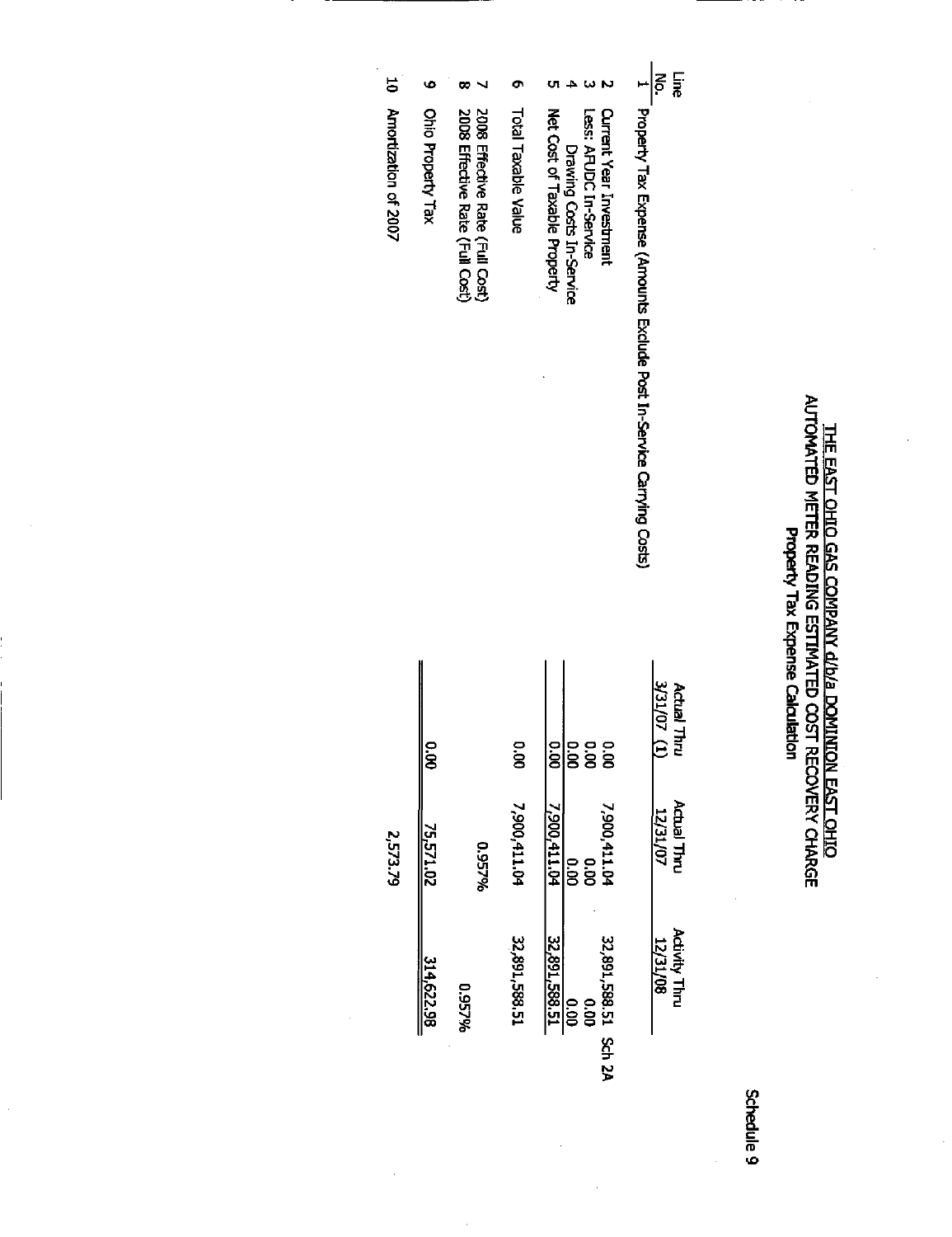# T<u>HE EAST CHIO GAS COMPANY d/b/a DOMINION EAST CHIO</u><br>AUTOMATED METER READING ESTIMATED COST RECOVERY CHARGE<br>ADDOMATED METER READING ESTIMATED COST RECOVERY CHARGE

| α<br>Return on Rate Base using Pre-Tax mality | Equity<br>Return on Rate Base (WACC) |        |              | Cost of Capital<br>Debt | Equity | Debt   | Capital Structure | $ \vec{5} $ | <b>Fire</b> |  |
|-----------------------------------------------|--------------------------------------|--------|--------------|-------------------------|--------|--------|-------------------|-------------|-------------|--|
| 11.36%                                        | 8.49%                                | 10.38% | <b>6.50%</b> |                         | 51.34% | 48.66% |                   |             |             |  |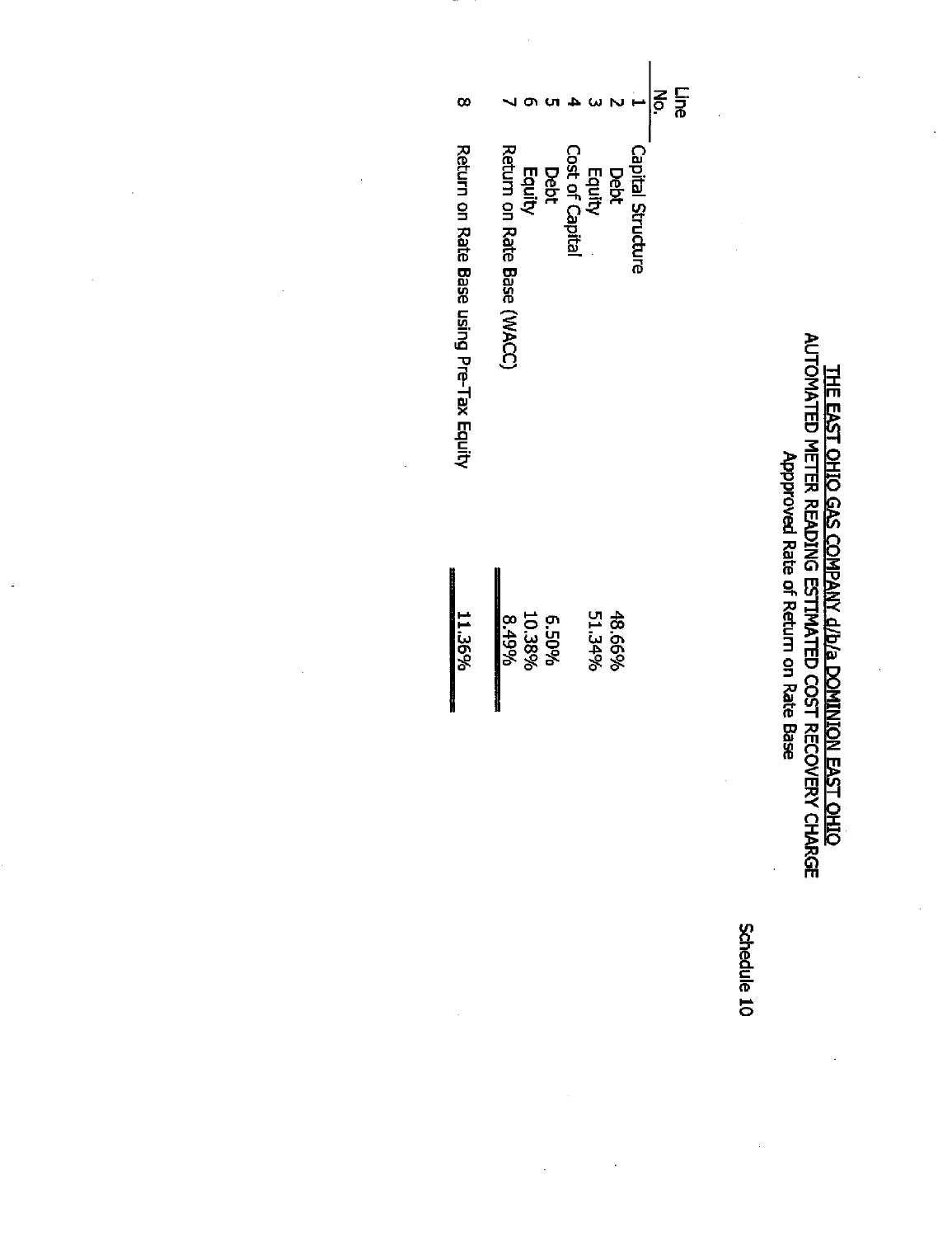THE EAST OHIO GAS COMPANY d/b/a DOMINION EAST OHIO<br>AUTOMATED METER READING ESTIMATED COST RECOVERY CHARGE<br>AUTOMATED METER READING ESTIMATED COST RECOVERY CHARGE

|                         |                                 |                                                                                                                                                                                                                                                                                                                                                                                                                                                                                                                                    |               | <u>는</u> 은 |
|-------------------------|---------------------------------|------------------------------------------------------------------------------------------------------------------------------------------------------------------------------------------------------------------------------------------------------------------------------------------------------------------------------------------------------------------------------------------------------------------------------------------------------------------------------------------------------------------------------------|---------------|------------|
| ದ<br>ವಿ                 | <b>Commercial</b><br>Industrial | Residentia                                                                                                                                                                                                                                                                                                                                                                                                                                                                                                                         | Tustomer Clas |            |
| 5,872<br>14,722,996     |                                 | $\frac{13,781}{187,817,61}$                                                                                                                                                                                                                                                                                                                                                                                                                                                                                                        |               |            |
| $\frac{15.921}{46,349}$ | 2,220<br>27,208                 |                                                                                                                                                                                                                                                                                                                                                                                                                                                                                                                                    | 88            |            |
|                         |                                 | $\begin{array}{r l} \multicolumn{1}{r}{\text{Total}} \\ \hline 13720,961 \\ \multicolumn{1}{r}{\text{Total}} \\ \multicolumn{1}{r}{\text{Total}} \\ \multicolumn{1}{r}{\text{Total}} \\ \multicolumn{1}{r}{\text{Total}} \\ \multicolumn{1}{r}{\text{Total}} \\ \multicolumn{1}{r}{\text{Total}} \\ \multicolumn{1}{r}{\text{Total}} \\ \multicolumn{1}{r}{\text{Total}} \\ \multicolumn{1}{r}{\text{Total}} \\ \multicolumn{1}{r}{\text{Total}} \\ \multicolumn{1}{r}{\text{Total}} \\ \multicolumn{1}{r}{\text{Total}} \\ \mult$ |               |            |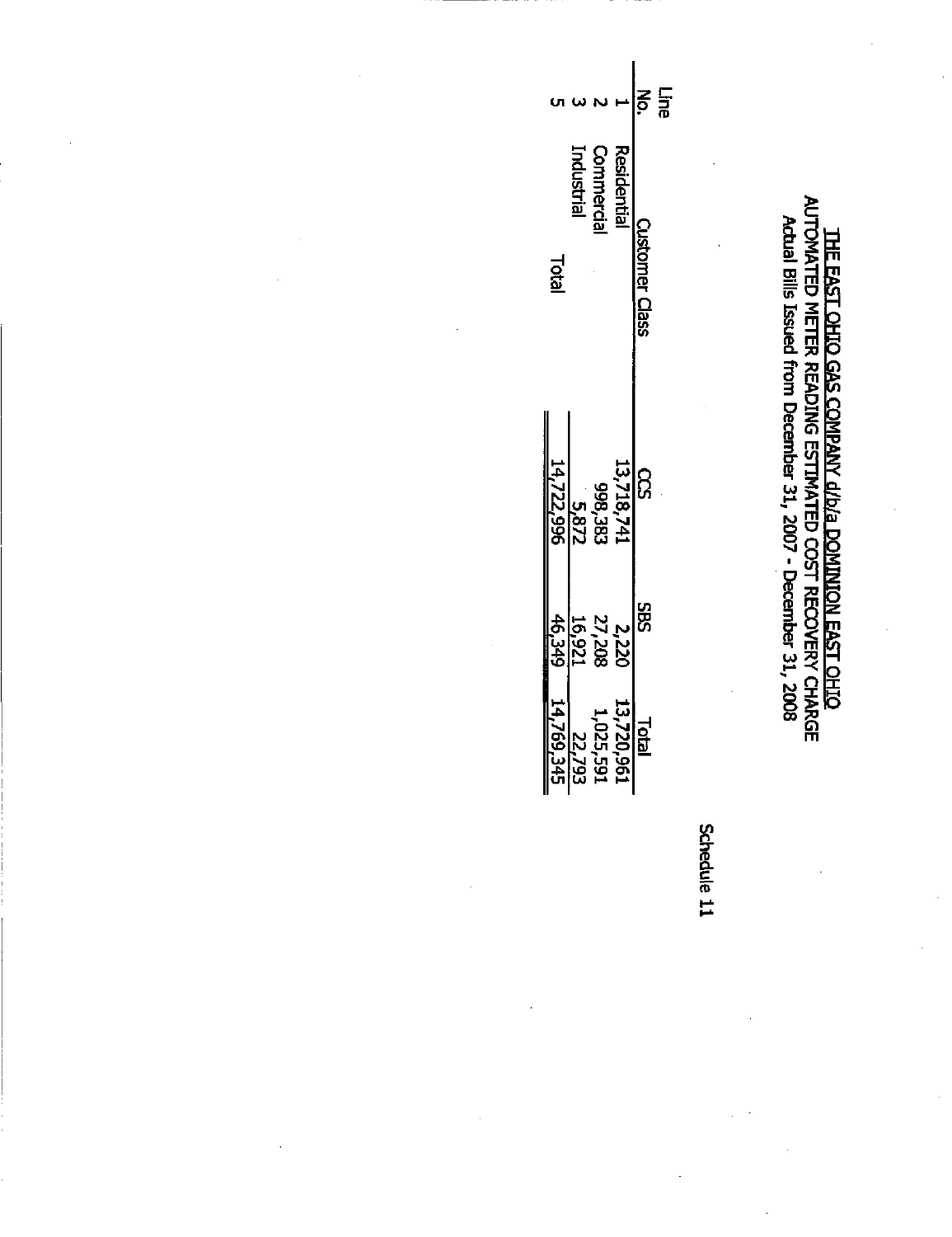# T<u>HE EAST OHIO GAS COMPANY d/b/a DOMINION EAST OHIO</u><br>AUTOMATED METER READING ESTIMATED COST RECOVERY CHARGE<br>CALL CENTER AND METER READING EXPENSES

| Call Center<br>Tatal<br>Meter Reading with Adjustments |                             |
|--------------------------------------------------------|-----------------------------|
| 27,715,618.86<br>19,031,482.22<br>8,684,136.6<         | Actual<br>2007              |
| 29,036,667.55<br>20,628,459 5:<br>8, 408, 208.02       | Actual<br><b>SOOS</b>       |
| 1,321,048.69<br>-,596,977.31<br>(275,928.62            | <b>20 SA 80</b><br>Variance |